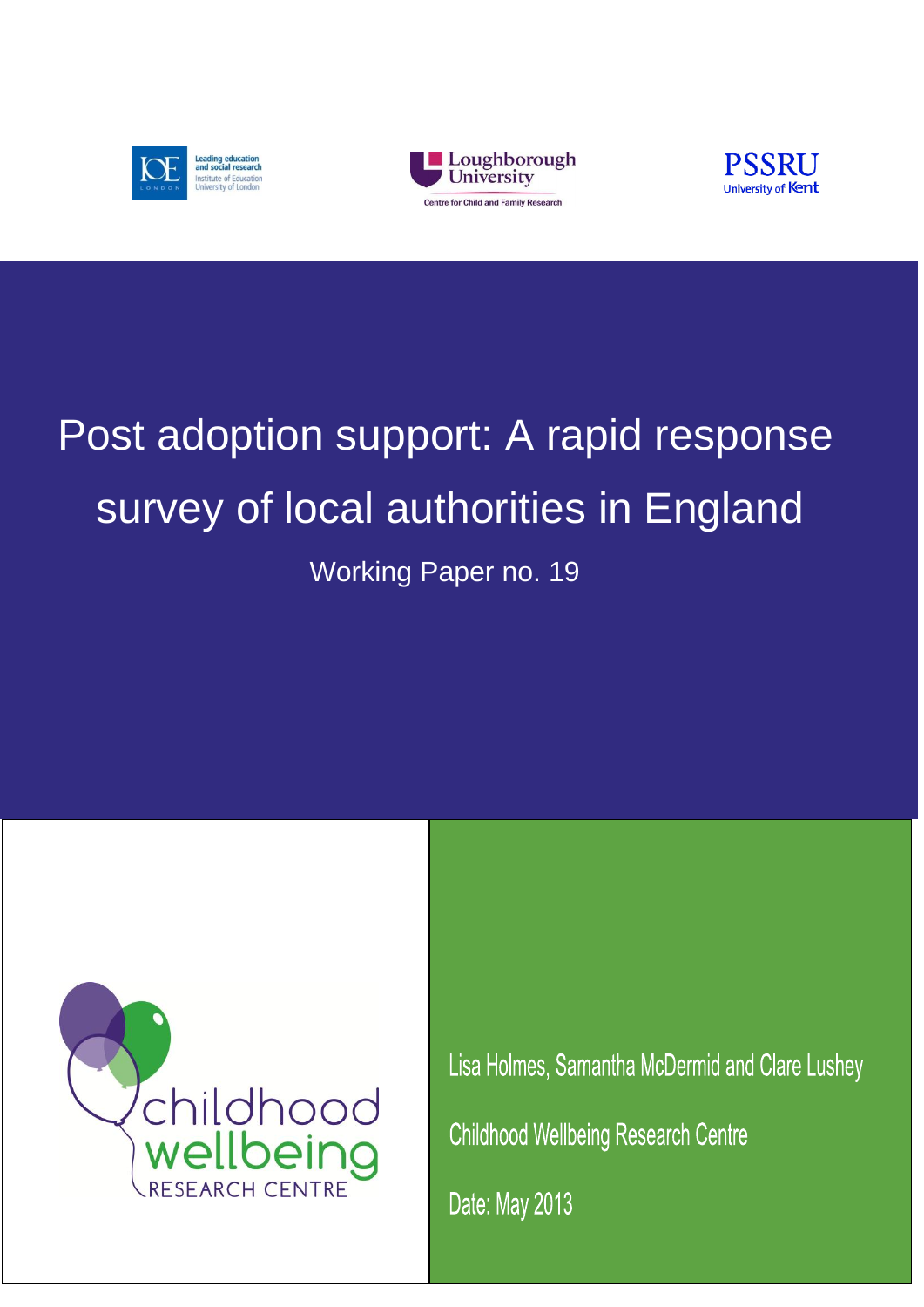The Childhood Wellbeing Research Centre is an independent research centre with funding from the Department for Education. It is a partnership between the Thomas Coram Research Unit (TCRU) and other centres at the Institute of Education, the Centre for Child and Family Research (CCFR) at Loughborough University and the Personal Social Services Research Unit (PSSRU) at the University of Kent.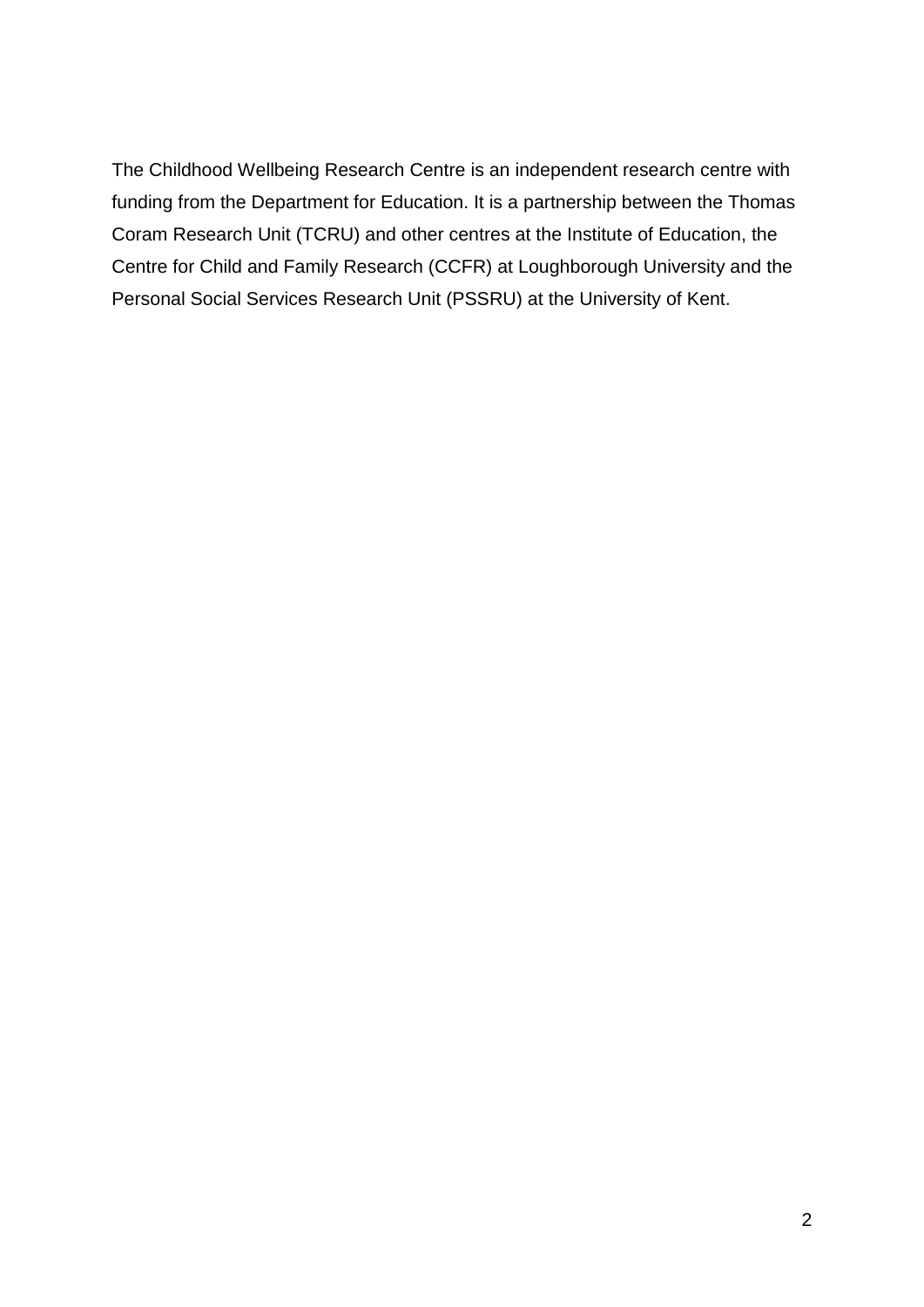# **Contents**

| What factors facilitate and inhibit quality assessments?  16          |  |
|-----------------------------------------------------------------------|--|
|                                                                       |  |
|                                                                       |  |
| Partnerships with other agencies to deliver post adoption support  20 |  |
|                                                                       |  |
|                                                                       |  |
|                                                                       |  |
|                                                                       |  |
|                                                                       |  |
|                                                                       |  |
|                                                                       |  |
|                                                                       |  |
|                                                                       |  |
|                                                                       |  |
|                                                                       |  |
|                                                                       |  |
|                                                                       |  |
|                                                                       |  |
|                                                                       |  |
|                                                                       |  |
|                                                                       |  |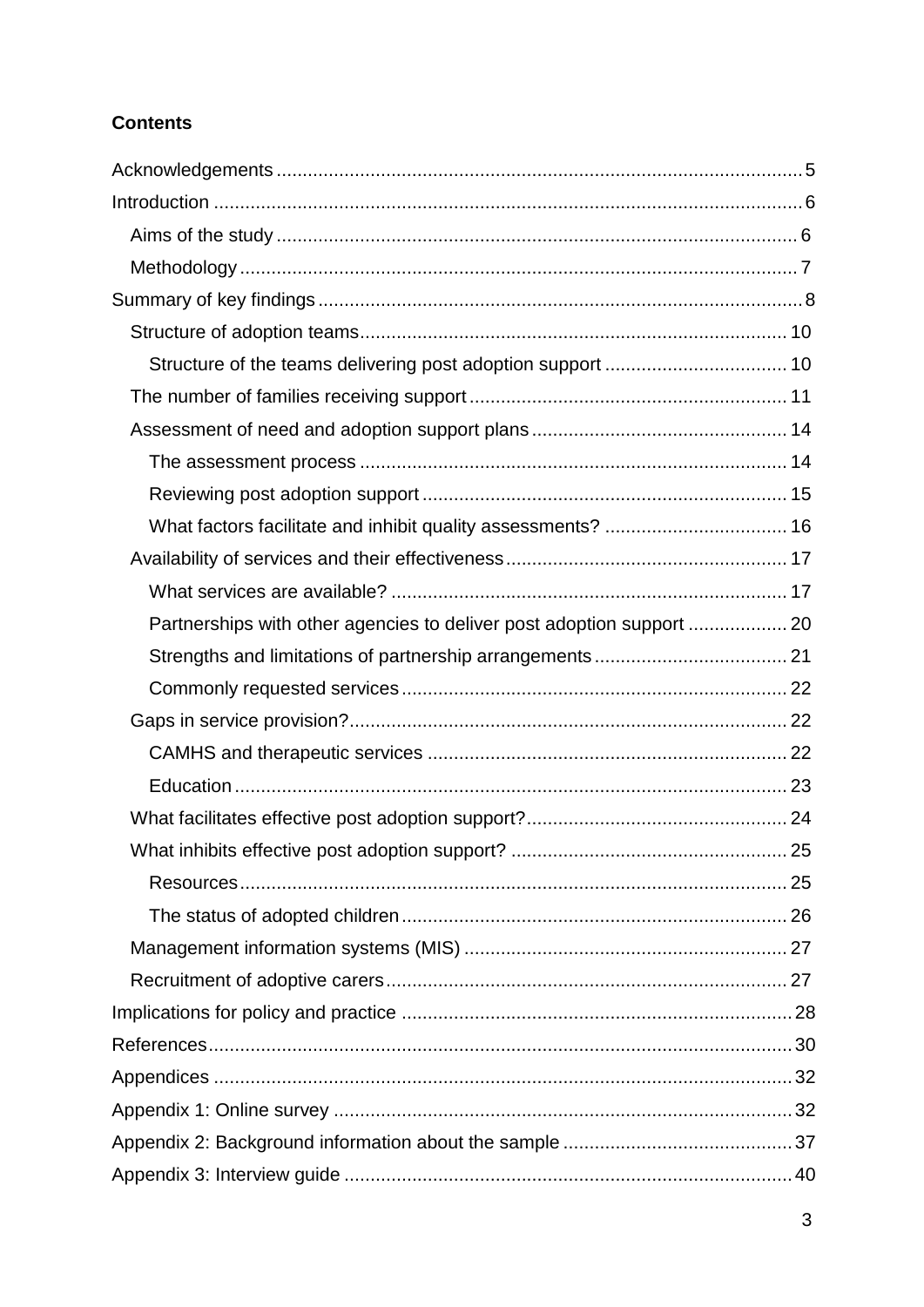# **Tables**

| Table 1: Size and structure of teams delivering post adoption support in the       |
|------------------------------------------------------------------------------------|
| Table 2: Number of families that requested post adoption support in 2011-12  12    |
| Table 3: Number of families that were offered post adoption support in 2011-12  12 |
| Table 4: Number of families that received post adoption support in 2011-12 12      |
| Table 5: Point at which adoptive parents are likely to request an assessment for   |
| Table 6: Average timeframe between a request for, and completion of, an            |
| Table 7: Factors that support or inhibit the completion of quality assessments     |
| Table 8: Reported types of services available in the 22 local authorities, by      |
| Table 9: Partnership arrangements with Voluntary Adoption Agencies20               |
| Table 10: Services most frequently requested by adoptive families22                |
| Table 11: Number of local authorities that routinely record electronic data about  |
|                                                                                    |
|                                                                                    |
| Table A.3: Survey returns by Adoption Scorecard indicators (A3 and A4) (n=18)38    |
|                                                                                    |
|                                                                                    |
| Table A.6: Size and structure of teams delivering post adoption - staff types      |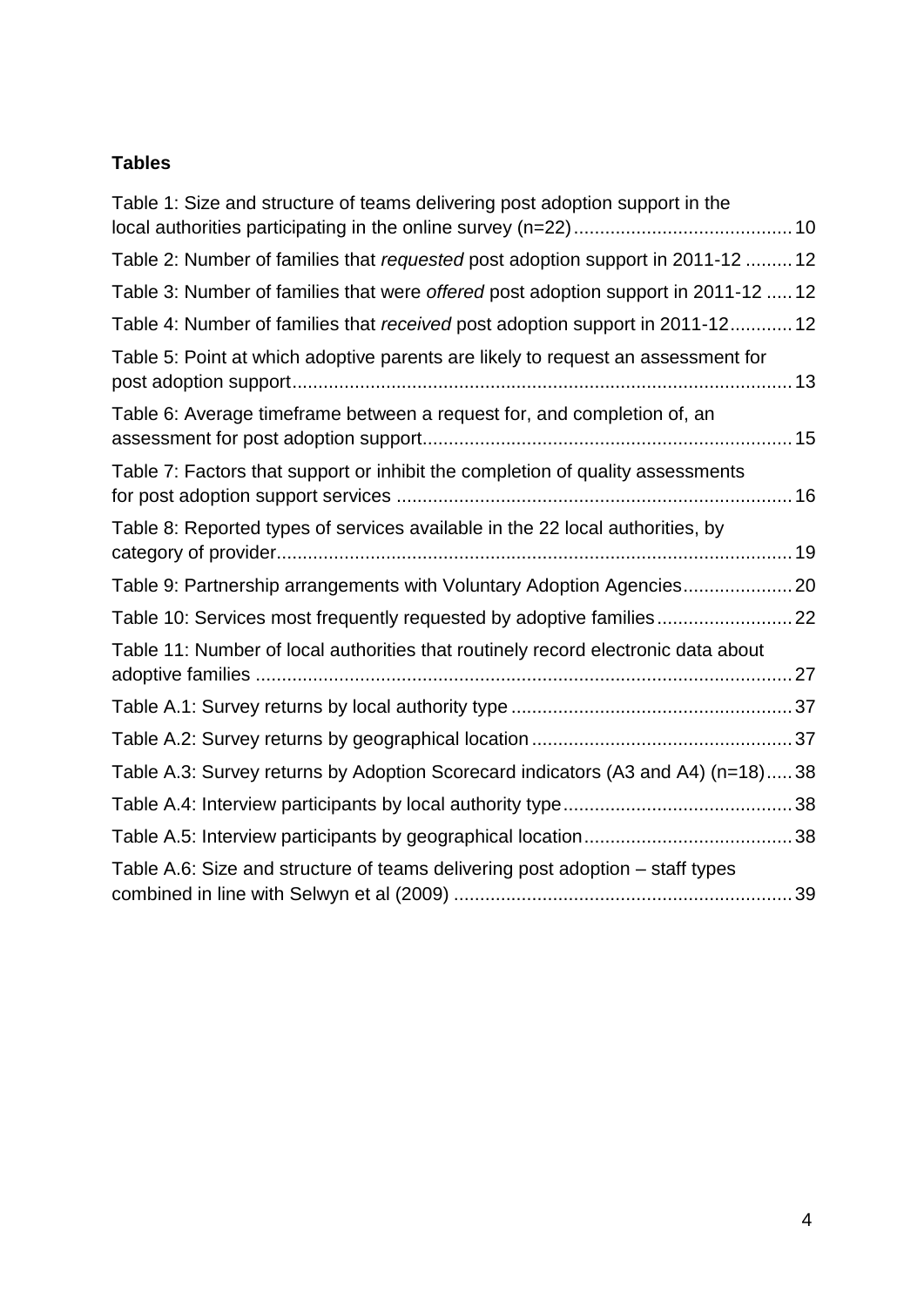# <span id="page-4-0"></span>**Acknowledgements**

The authors would like to thank all the local authority children's services departments that contributed to this study. They are extremely grateful to all the adoption and adoption support managers (and others) that took the time to provide responses to the survey or speak to a member of the research team.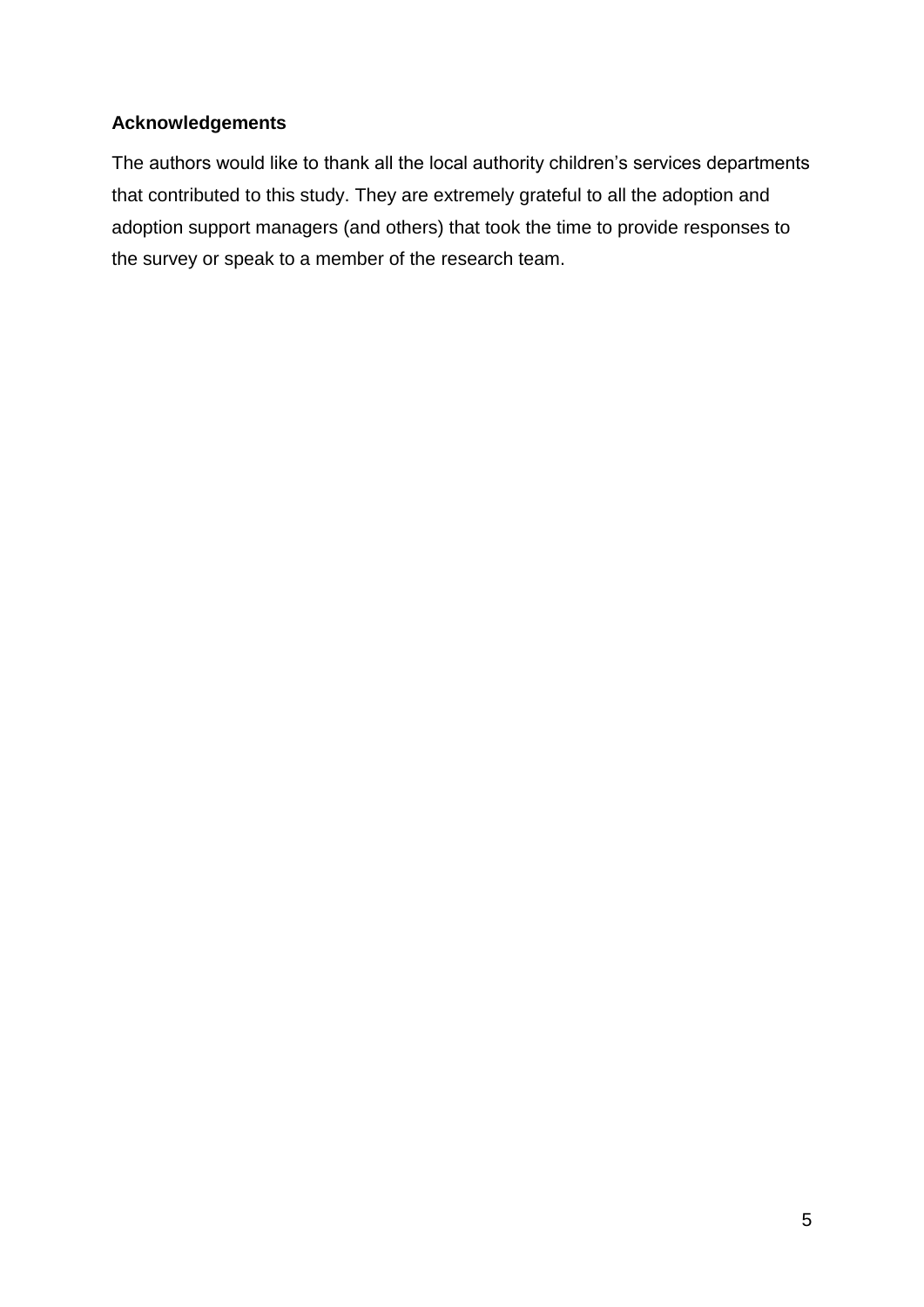## <span id="page-5-0"></span>**Introduction**

The Adoption and Children Act (2002) places a duty on local authorities to maintain an appropriate service for adoption support. The Adoption Support Services Regulations of 2005 require authorities to conduct assessments of adoption support needs when requested by an adoptive child, their parents, natural parents or former guardians.

At present in England there is an emphasis on adoption reform and in the *Action Plan on Adoption: tackling the delay* (Department for Education, 2012) the government sets out its plan to improve the system of adoption in England. The government propose to reduce the delays in the adoption process and make improvements to the recruitment, preparation and assessment of prospective adopters (Pennington, 2012).

Existing research suggests a child's adverse experiences in previous environments can result in a complex range of needs arising for some time after the child has been adopted (Rushton, 2003; Neil *et al.*, 2010; Pennington, 2012). Support available, post adoption, takes many forms. Support for adoptive families might come from universal providers and/or specialist services, aimed at meeting the needs of adoptive families. However, evidence suggests that adoptive parents find it difficult to access the support they require (Adoption UK, 2012). The government's proposal (Department for Education, 2012) includes a plan to improve the support offered to adopted children and their families. Increased provision of adoption support has the potential to improve outcomes for adopted children and reduce the likelihood of adoption breakdowns.

# <span id="page-5-1"></span>*Aims of the study*

The Childhood Wellbeing Research Centre (CWRC) was commissioned by the Department for Education (DfE) to carry out a fast response survey of local authorities in England (July-August 2012). The aims of the study were to explore how post adoption support teams and services are structured and to identify barriers and facilitators to effective provision.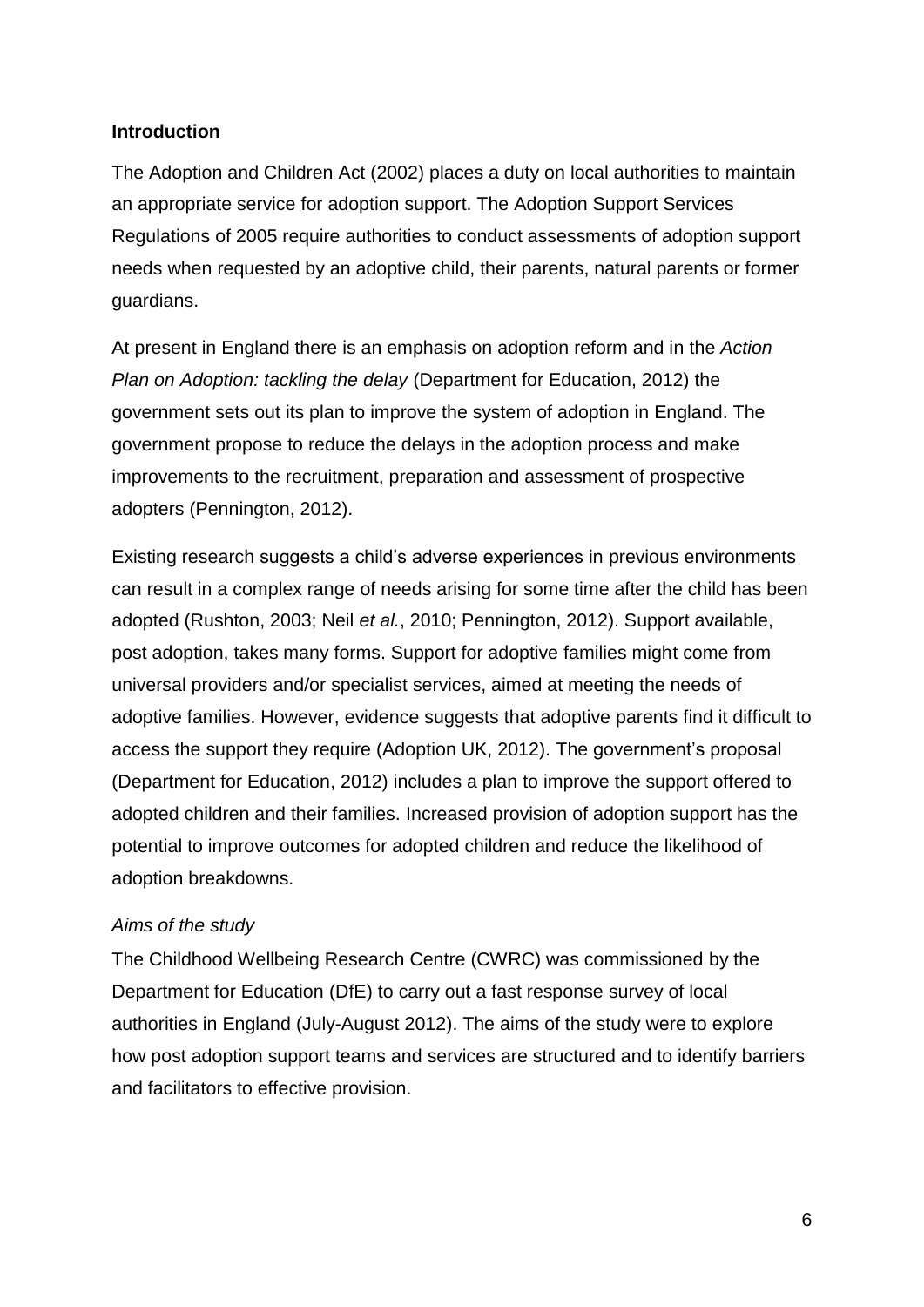# <span id="page-6-0"></span>*Methodology*

In July 2012 an online survey (see appendix 1) was distributed to a stratified sample of 50 local authorities in England<sup>1</sup>. The sample was stratified by region, type and indicators from the Adoption Scorecard (Department for Education, 2012). Further information about the sample (broken down by region, authority type and Adoption Scorecard indicators) is presented in appendix 2. The survey was designed for completion by adoption, or adoption support managers and included questions that were devised to:

- determine how services are structured and what services are provided in house and what is provided by other agencies or sub-contracted to other providers;
- examine similarities and differences in authority approaches to assessing adoption support needs;
- identify causes of delay in providing services to meet identified needs;
- explore what local authorities perceive to be the main barriers to the provision of post-adoption support services;
- improve understanding of what management information system data local authorities routinely collect and collate on requests for, and provision of, adoption support services.

Twenty two local authorities responded to the online survey (44% response rate). Follow-up emails and phone calls were made to encourage local authorities to complete the survey to increase the response rate; however the short time frame for completion of the survey limited some authorities' capacity to participate. Four authorities completed the survey anonymously, that is, the respondent did not state which local authority they were from. The remaining 18 gave the name of their local authority. Of the authorities that provided the name of their authority, nine were ranked in the top 25% for indicator A3 (percentage of children who wait less than 21 months between entering care and moving in with their adoptive family). Three were ranked in the lowest 25% and the remaining six were in the middle 50%. For indicator A4 (percentage of adoptions from care), three local authorities were ranked

<sup>1</sup>  $1$  It was not possible to invite all local authorities to complete the survey: the study was undertaken over a short timescale (six weeks) to provide findings to inform the adoption reform agenda, limiting the amount of available time to carry out the analysis.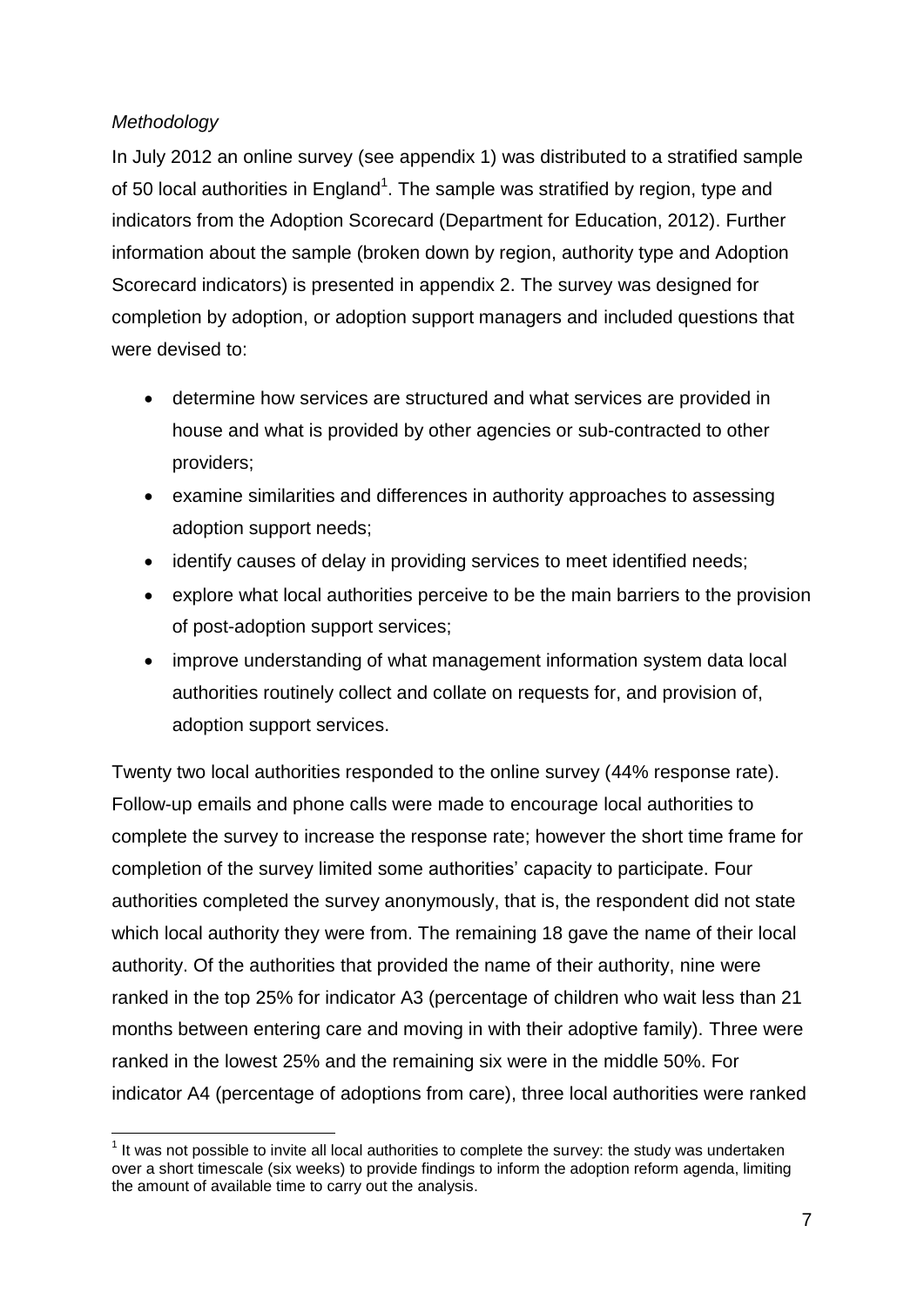in the top 25%, four in the lowest 25% and the remaining 11 authorities were in the middle 50%<sup>2</sup> (see table A.3 for further details). In just over two thirds (n=15) of authorities the survey was completed by an adoption team or service manager, in about a quarter (n=5) it was completed by an adoption worker, the remaining two were completed by a practice consultant and administrator, respectively. In addition to the online survey, the research team carried out 11 in-depth telephone interviews in a sub sample of the local authorities<sup>3</sup>. All the authorities were invited to participate in a telephone interview (contact was made either by telephone or email). The research team arranged interviews with all authorities that expressed an interest in participating, except in the authorities where the potential participant was not available during the fieldwork time period. Interviews were conducted with seven adoption managers, three adoption support managers and one head of the adoption and fostering service. The interviews were used as a method to enter into a dialogue about the key issues for the local authorities that impact on the availability and provision of post adoption support. The telephone interviews focused on the availability of post adoption support services and their effectiveness, assessments of need and adoption support plans, recruitment of adoptive carers and means of publicising post adoption support (see appendix 3 for interview questions). Whereas the survey focused on determining the structure of teams and services provided, approaches to assessing adoption support needs, possible causes of delay in providing services to meet needs, barriers to the provision of post adoption support and information on data routinely collected by local authorities.

#### <span id="page-7-0"></span>**Summary of key findings**

 Two fifths (n=9) of the survey respondents reported that they have a separate or distinct post adoption support team that is responsible for delivering adoption support. In the remaining authorities (n=13) post adoption support is carried out by an adoption team that covers all aspects of adoption.

<sup>1</sup>  $2$  Department for Education (2012) Adoption scorecards: 2008-11. Available at: [http://www.education.gov.uk/childrenandyoungpeople/families/adoption/a00208817/adoption](http://www.education.gov.uk/childrenandyoungpeople/families/adoption/a00208817/adoption-scorecards)[scorecards](http://www.education.gov.uk/childrenandyoungpeople/families/adoption/a00208817/adoption-scorecards)

 $3$  The online survey was anonymised and not all respondents provided the name of their authority, therefore it was not possible to determine the level of overlap between online survey respondents and those authorities that contributed to the telephone interviews.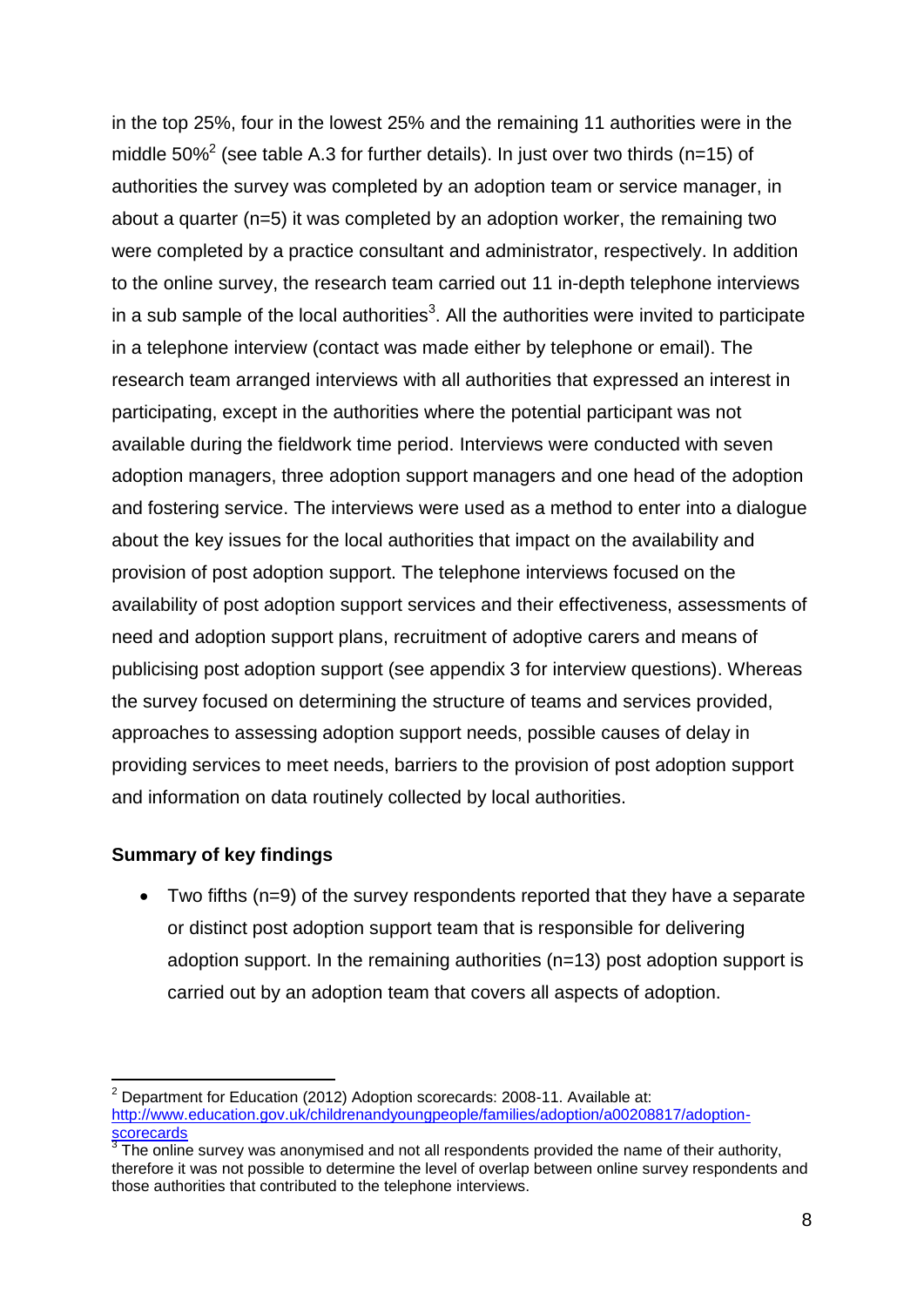- Twelve survey respondents reported that they held some information on their management information system about the number of adoptive families that requested an assessment of need for post adoption support. The quality and accuracy of those data, however, were mixed and half of the survey respondents reported limitations with their data. The nature and availability of data on adoption support services, may, however, improve with the uptake of the recommendations set out in the *Action Plan on Adoption* (Department for Education, 2012).
- Survey data suggested that it was common for families to request an assessment at crisis point, with just over three quarters (n=14) of local authorities stating that families 'very often' or 'often' request an assessment at this stage.
- The findings highlight the difficulties faced by adoptive parents in requesting support and suggest that preparation of prospective carers, normalising the need for support, along with continuity of adoption staff and services may improve the extent to which adoptive parents feel able to request help.
- Services most frequently requested by families were also those most commonly identified as gaps in provision by the interviewees. In particular, gaps in provision were identified among Child and Adolescent Mental Health Services (CAMHS) and therapeutic services, as well as educational support.
- The specialist knowledge and expertise held by adoption managers and practitioners was highlighted as being central to facilitating effective assessments and service provision.
- Additional training and knowledge, across the children's workforce, about the impact of early childhood trauma and the specific needs of adopted children were identified as having the potential to improve the identification of needs and the provision of appropriate services.
- Participants reported concerns about pressure on resources and the capacity of adoption services to fully meet the needs of adopted children and their families. Furthermore, participants raised concerns that these pressures may be exacerbated in the future by budgetary constraints and increases in the number of children being adopted.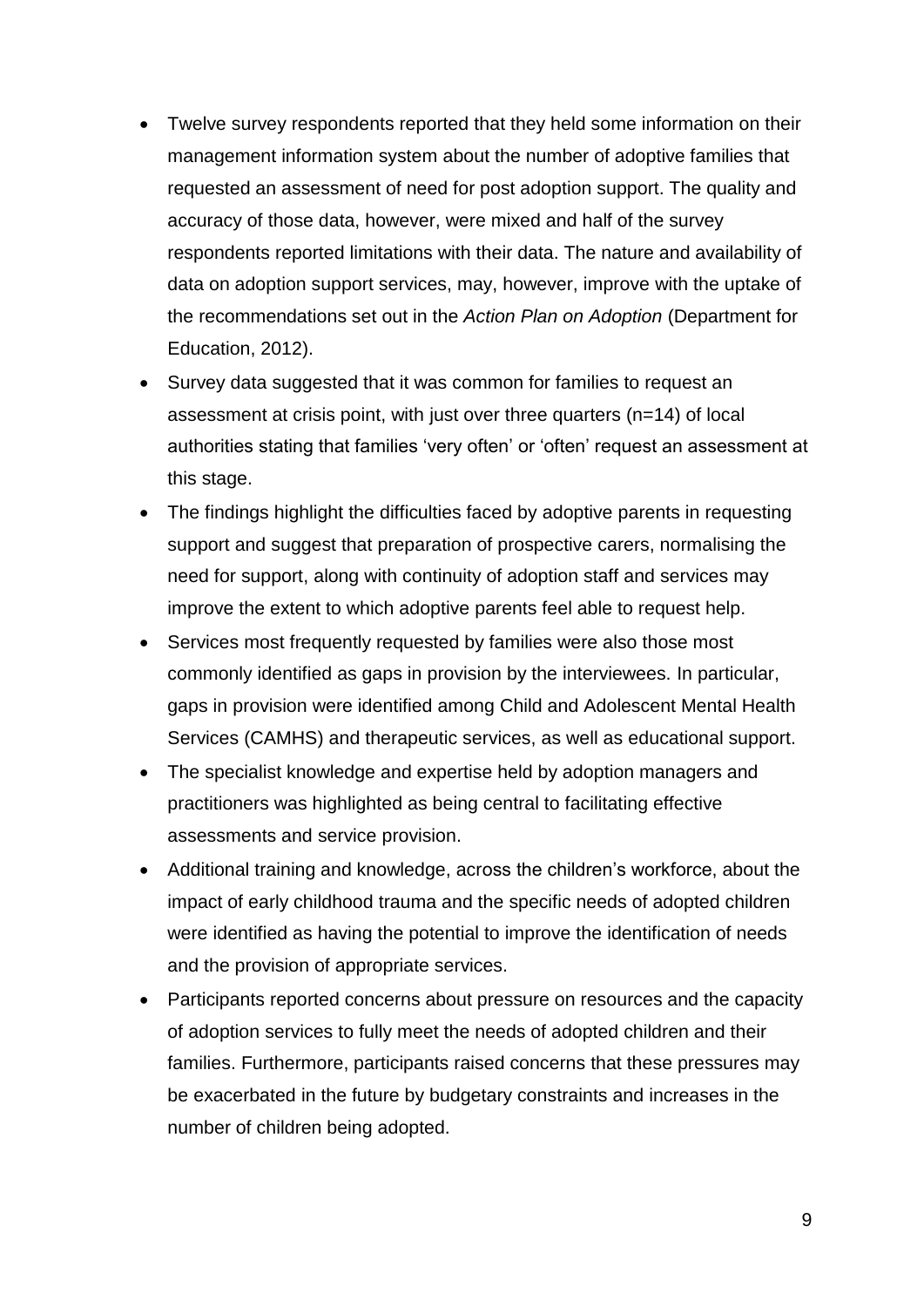#### <span id="page-9-1"></span><span id="page-9-0"></span>Structure of the teams delivering post adoption support

Two fifths (n=9) of the survey respondents reported that within their authority they have a separate or distinct post adoption support team who are responsible for delivering adoption support. In the remaining authorities (n=13) the survey respondents reported that the adoption team covers all aspects of adoption, including post adoption support. Of these 13 authorities without a distinct post adoption support team, three reported that they have designated workers with a post adoption support role.

The data from the online survey highlights the variability in the size and structure of adoption services in the participating authorities<sup>4</sup>. The size of the teams and types of personnel are summarised in Table 1. The composition of the teams have also been summarised in Appendix 2 (Table A.6) in line with the categories used by Selwyn and Colleagues (2009).

| Practitioner                            | Reported number of FTE workers by team type |                      |                              |                |  |
|-----------------------------------------|---------------------------------------------|----------------------|------------------------------|----------------|--|
|                                         |                                             | <b>Adoption Team</b> | <b>Adoption Support team</b> |                |  |
|                                         | Range                                       | Average (mean)       | Range                        | Average (mean) |  |
| Managers                                | $0.3 - 1.3$ FTE                             | 0.9 FTE              | $0.3 - 1$ FTE                | 0.6 FTE        |  |
| Social workers                          | $2 - 6.5$ FTE                               | 3.8 FTE              | $1.5 - 11.5$ FTE             | 3.6 FTE        |  |
| Family support<br>workers or equivalent | $0.8 - 2.5$ FTE                             | 1.6 FTE              | $1.2 - 2$ FTE                | 1.7 FTE        |  |
| 'Letter box' workers                    | $0.75 - 1$ FTE                              | 0.9 FTE              | $0.75 - 1.5$ FTE             | 1 FTE          |  |
| Administrator                           | $1 - 2.4$ FTE                               | 1.5 FTE              | $0.5 - 1.5$ FTE              | 1 FTE          |  |
| Other practitioners                     | 1.5 FTE                                     | 1.5 FTE              | $0.5 - 1$ FTE                | 0.8 FTE        |  |
| Total team members<br>per authority     | $3.5 - 8.5$ FTE                             | 6 FTE                | $2 - 11.5$ FTE               | 5.7 FTE        |  |

<span id="page-9-2"></span>**Table 1: Size and structure of teams delivering post adoption support in the local authorities participating in the online survey (n=22)**

As Table 1 shows, the size of the teams ranged from 2 to 11.5 full time equivalents (FTE) workers, although the size of the team is likely to be indicative of the size and

<sup>1</sup>  $4$  Not all of the participating authorities were able to provide a full breakdown of the staffing and their tasks. Therefore, the number of FTEs in the adoption teams covers all aspects of adoption work rather than just adoption support.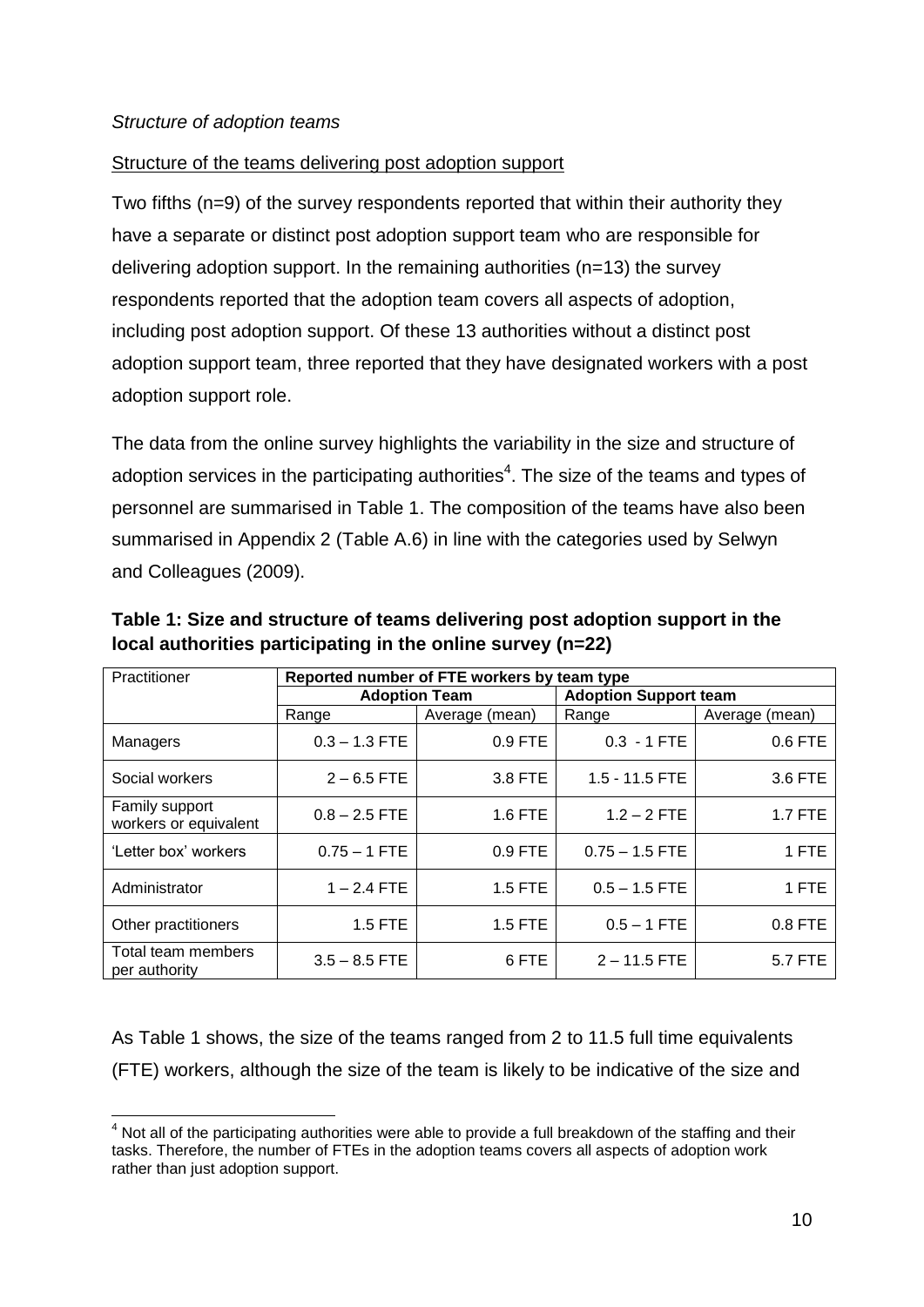type of authority. All but two of the authorities employed a worker to coordinate letter box schemes<sup>5</sup>. Two authorities also employed a family support worker specifically to work with birth parents, one employed a Clinical Psychologist to work specifically with adopted children and their families and another a play therapist.

Five of the interviewees from local authorities without specific post adoption support teams referred to the importance for families of continuity of staff throughout the adoption process, and the potential for '*each aspect of the role to inform the others.'*  This view was echoed by one of the survey respondents, who reported that:

*'Most workers are expected to carry a mixed case load so that they gain knowledge and skills in all areas of adoption using this to inform their practice.'*

However, this viewpoint was not reiterated across all the participating authorities: one of the interviewees reported their adoption and adoption support teams had recently merged. As a result, support work was now undertaken by all workers in this newly restructured team. The respondent in this authority reported that some of the workers were reluctant to carry out post adoption support work and as a result the local authority had lost some staff members.

*'We used to have a separate post adoption team. But there has been amalgamation of the adoption team and post adoption support team because we had to undergo a restructuring to save some money. So the adoption support work is done by all the social workers in the team. That hasn't proved as successful as I'd hoped because there are a lot of people who are not interested in doing adoption support work. Whereas my theory was 'if they all did it, it would inform the other parts of the job, you know the assessment and the family finding and everything.' So some [workers] really struggled with it and we've also lost staff, who have left because they didn't like the restructure.'*

# <span id="page-10-0"></span>*The number of families receiving support*

Thirteen local authorities (survey respondents) provided data about the number of families that *requested* an assessment of need for post adoption support. This data

 5 Letter Box Schemes have been established to enable birth relatives and adoptive parents to receive and exchange information on behalf of adopted children.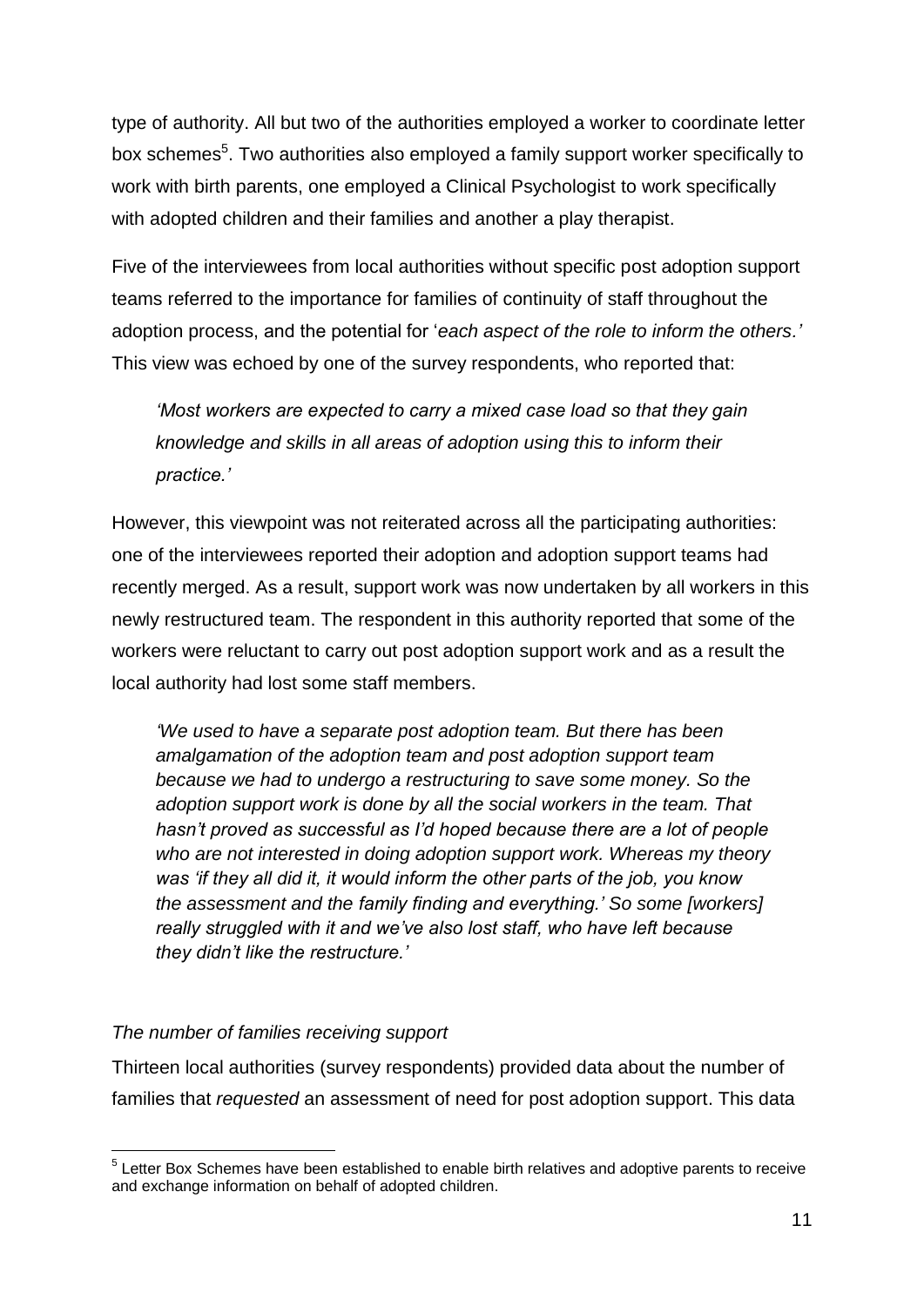is detailed in Table 2. The number of families requesting an assessment ranged from two to 91. In three fifths of cases (n=8), ten or less families, in each authority, had requested an assessment.

|                    |            |          |           | Number of families that requested post adoption support |         |           |
|--------------------|------------|----------|-----------|---------------------------------------------------------|---------|-----------|
|                    | 10 or less | 11 to 50 | 51 to 100 | 101 to 150                                              | 151-560 | Total     |
| Survey respondents |            |          |           |                                                         |         | <u>າລ</u> |

<span id="page-11-0"></span>

| Table 2: Number of families that requested post adoption support in 2011-12 |  |  |
|-----------------------------------------------------------------------------|--|--|
|-----------------------------------------------------------------------------|--|--|

Twelve authorities provided data about the number of families *offered* support, post adoption order, in the 2011-12 financial year. These data are shown in Table 3 below. The number of families offered support ranged between one and 559. Three quarters of these authorities (n=9) offered support to 50 or less families.

<span id="page-11-1"></span>

| Table 3: Number of families that were offered post adoption support in 2011-12 |  |  |
|--------------------------------------------------------------------------------|--|--|
|                                                                                |  |  |

|                    |            |          |           | Number of families that were offered post adoption support |             |                |
|--------------------|------------|----------|-----------|------------------------------------------------------------|-------------|----------------|
|                    | 10 or less | 11 to 50 | 51 to 100 | 101 to 150                                                 | $151 - 560$ | Total          |
| Survey respondents |            |          |           |                                                            |             | $\overline{ }$ |

Thirteen local authorities provided data about the number of families that *received* post adoption support in the 2011-12 financial year. These data are shown in Table 4. The number of families ranged from one to 599. Just over three quarters of authorities (n=10) were providing post adoption support to 50 families or less.

<span id="page-11-2"></span>

| Table 4: Number of families that received post adoption support in 2011-12 |  |  |  |  |  |
|----------------------------------------------------------------------------|--|--|--|--|--|
|----------------------------------------------------------------------------|--|--|--|--|--|

|             | Number of families that received post adoption support |  |  |  |  |                                                                                                                                |       |
|-------------|--------------------------------------------------------|--|--|--|--|--------------------------------------------------------------------------------------------------------------------------------|-------|
|             |                                                        |  |  |  |  | $\vert$ 10 or less $\vert$ 11 to 50 $\vert$ 51 to 100 $\vert$ 101 to 150 $\vert$ 151 to 200 $\vert$ 201 to 250 $\vert$ 251-600 | Total |
| Survey      |                                                        |  |  |  |  |                                                                                                                                | 1 O   |
| respondents |                                                        |  |  |  |  |                                                                                                                                |       |

As a result of the short timeframe for the completion of the online survey, local authorities reported that it was problematic to provide complete data sets; nine of the authorities were able to provide partial data sets, but raised concerns about the accuracy of the data. Consequently it was not possible to identify the number of adoptive families in the local authorities and link this with the number *requesting* or *receiving* an assessment for post adoption support, or the number *offered* and *receiving* support.

However, in a recent study of 455 adoptive families, Pennington (2012) identified that 30% had requested an assessment. Of these only 63% went on to receive an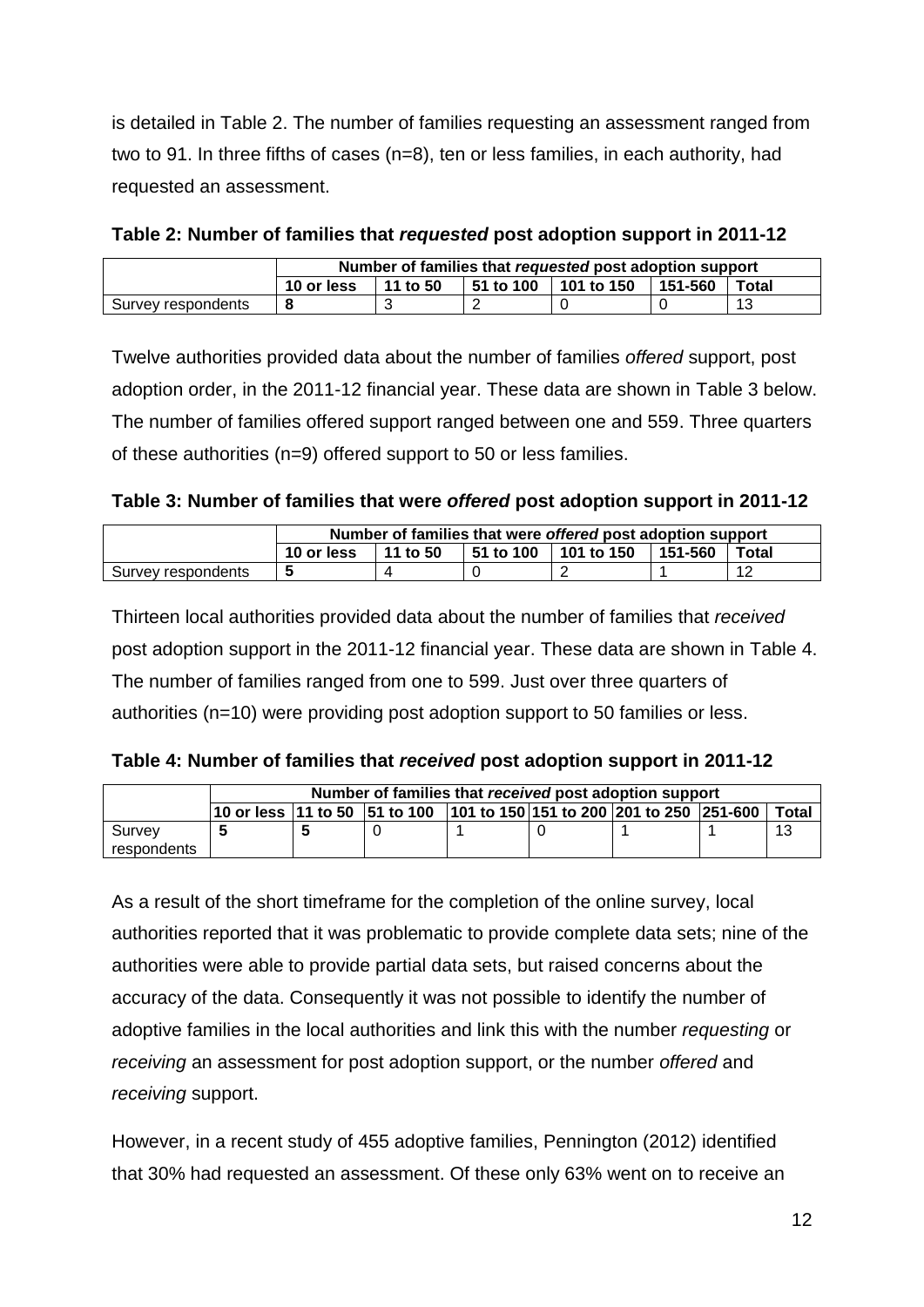assessment of need. Eighty one per cent had support needs identified, however only 31% received services in full. Yet evidence suggests that many adopted children require additional support to that of 'normal parenting', owing to the abuse and/or neglect they are likely to have experienced prior to entering the care system (Pennington, 2012; Randall, 2009). Two interviewees reported that where good systems of on-going support are in place throughout the adoption process fewer assessments for post adoption support are required, because families are already in receipt of services to meet their needs. One interviewee noted:

*'I am sure that we are underreporting* [the support offered to children and families] *compared to other areas because we have a good system of continuity, but because we don't close the file at the point of an order and hand over to a separate adoption team, then we don't have a clear break.'*

Furthermore, five interviewees reported that where possible, post adoption support is considered to be a continuation of the support provided as a result of the adoption plan.

Survey respondents were asked to specify when families are likely to request an assessment of need for post adoption support. Data suggested that it was common for families to request an assessment at crisis point (when the adoption is at risk of breakdown), with around three quarters of local authorities (n=14) stating that families 'very often' or 'often' request an assessment at this stage. The majority of respondents reported that families only 'occasionally' or 'rarely' (n=16) request an assessment in response to advice from a partner agency and only two fifths of families (n=8) will 'very often' or 'often' request an assessment when difficulties first emerge.

<span id="page-12-0"></span>

| Table 5: Point at which adoptive parents are likely to request an assessment |  |
|------------------------------------------------------------------------------|--|
| for post adoption support                                                    |  |

|                                | Very often | <b>Often</b> | <b>Occasionally</b> | Rarely | Total <sup>o</sup> |
|--------------------------------|------------|--------------|---------------------|--------|--------------------|
| When difficulties first emerge |            |              |                     |        | 19                 |
| In response to advice from a   |            |              |                     |        | 18                 |
| partner agency                 |            |              |                     |        |                    |
| At crisis point                |            |              |                     |        | 19                 |

<sup>1</sup>  $6$  Not all survey respondents answered this question.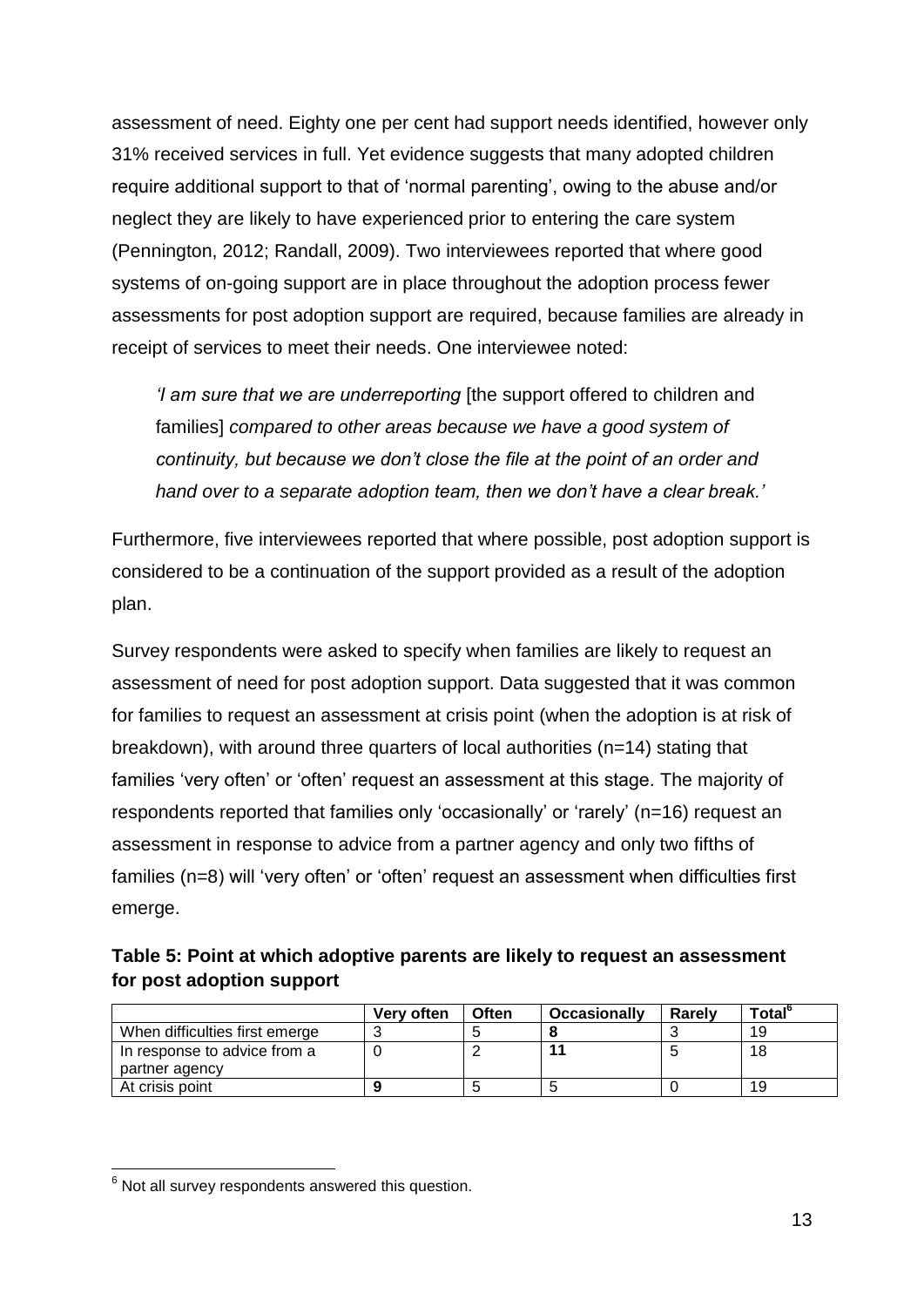Two interviewees suggested that families will often approach children's social care services as a last resort, when all other sources of support have been exhausted. One interviewee stated that it is uncommon for adoptive parents to request an assessment for post adoption support, instead adopters contact the adoption service stating that *'they can no longer cope'* and it is at this stage that an assessment of need might be suggested. One interviewee also suggested that parents are not always aware of where to go for support or may not approach adoption services for support unless encouraged by children's social care or a partner agency.

#### <span id="page-13-0"></span>*Assessment of need and adoption support plans*

#### <span id="page-13-1"></span>The assessment process

1

The findings highlight that the process by which adoptive families' needs are assessed is varied, complex, and is dependent on a number of factors, including:

- the level of identified need:
- the extent to which the family is 'known' to the adoption service;
- the agency with whom the adopters are assessed and the child is placed.

All of the interviewees (n=11) noted that within their authorities they have a 'menu' of services including support groups and celebration events (such as Christmas events and Summer trips) and Letter box support that all adoptive families known to the local authority are invited to attend without the need for an assessment. Five interviewees reported that assessments are carried out for families that are new to the area, for those that have not had contact with the authority for some time or if the children were placed by another local authority or Voluntary Adoption Agency (VAA). Assessments are also carried out for the provision of some specialist services not included on the 'menu', such as clinical psychology and financial support.

Fifteen survey respondents provided details on the timeframe between a request for an assessment for post adoption support and its conclusion. As shown in Table 6, timeframes varied from immediately (within less than five working days) to 3-6 months<sup>7</sup>. Three fifths of authorities (n=9) reported that completion occurred within

 $7$  Analysis was undertaken to explore whether there were any differences in timeframes for completion of assessments according to types of teams and the practitioners responsible for adoption support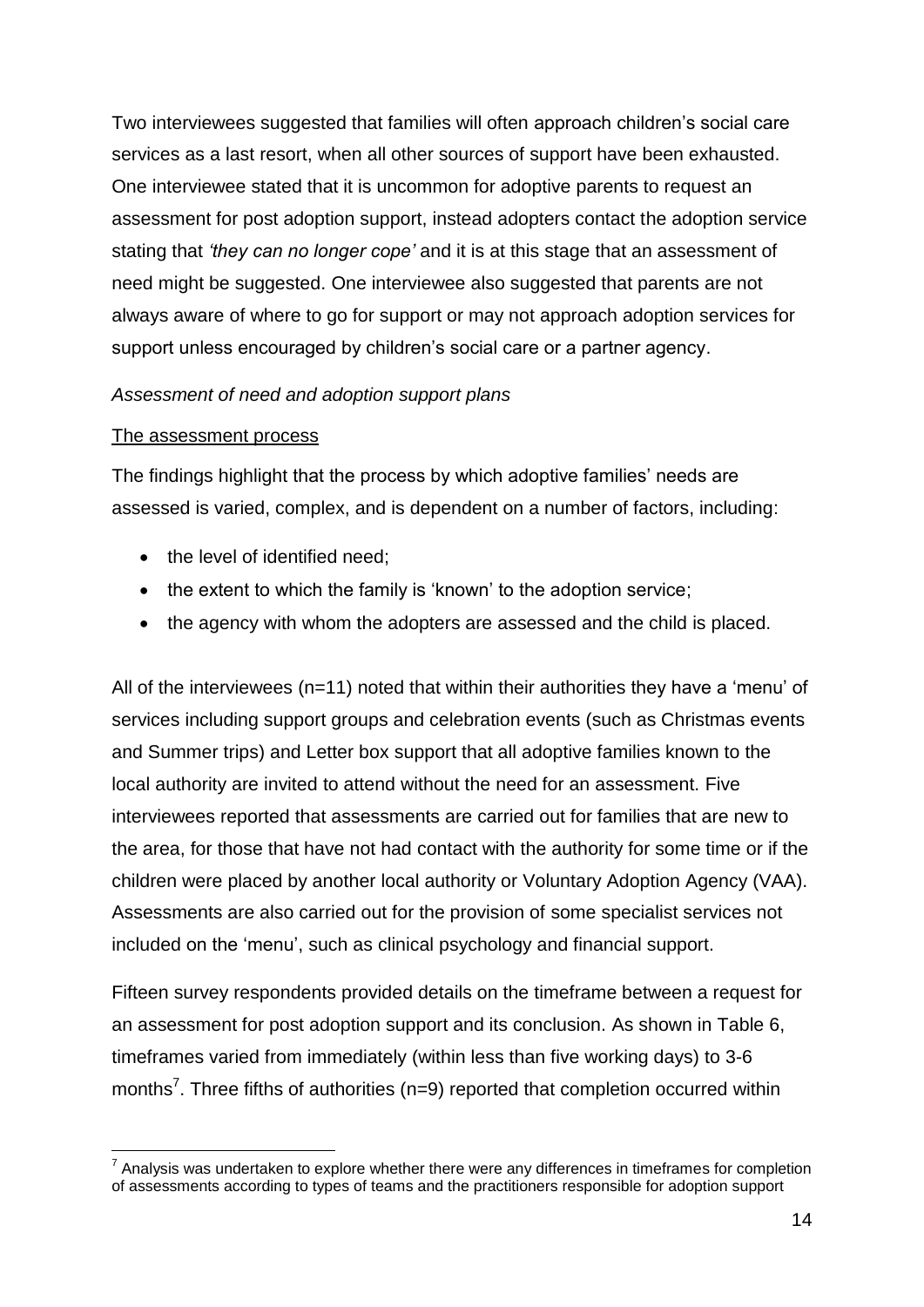two weeks or less. All of the survey respondents reported that they felt the timeframe between a request for an assessment for post adoption support and its conclusion was appropriate.

<span id="page-14-1"></span>

| Table 6: Average timeframe between a request for, and completion of, an |  |
|-------------------------------------------------------------------------|--|
| assessment for post adoption support                                    |  |

|                       | Timeframe   |  |                                        |                   |  |                  |        |       |
|-----------------------|-------------|--|----------------------------------------|-------------------|--|------------------|--------|-------|
|                       | Immediately |  | $\vert$ 5 days $\vert$ 10 days $\vert$ | 2 weeks   6 weeks |  | 7 weeks   3 to 6 | months | Total |
| Survey<br>respondents |             |  |                                        |                   |  |                  | w      | 15    |

In the majority of authorities ( $n=17$ ) that completed the online survey, the provision of most post adoption support is agreed by the adoption team manager. Although, three of these reported that a senior manager agrees the provision of intensive support (for example a clinical psychologist or financial support). In a further three local authorities the provision of intensive support services was agreed by a resource panel.

Fifteen of the survey respondents provided data on how differences in perspective in the assessment process are resolved and all but one of these participants reported that these are resolved through a process of discussion between key personnel including the adoptive family. The survey respondents highlighted that they consider resolution of differences in perspective to be a process that starts with discussions, then involves support from a team manager and if the difference fails to be resolved a formal complaints procedure is invoked. The respondents reported that on-going discussion with the adopters was essential to ensure that differences in perspective can be resolved.

# <span id="page-14-0"></span>Reviewing post adoption support

1

The findings indicate that a variety of arrangements are in place to review adoption support plans. Just over one third of the survey respondents (n=7) reported that the frequency with which the families' cases are reviewed is set by the social worker according to the level of identified need. Just under one fifth of the respondents (n=4) also reported that financial support and those services with a higher cost, such as

<sup>(</sup>e.g. post adoption support team or adoption team), however the number of survey returns were too low to be able to provide meaningful analysis.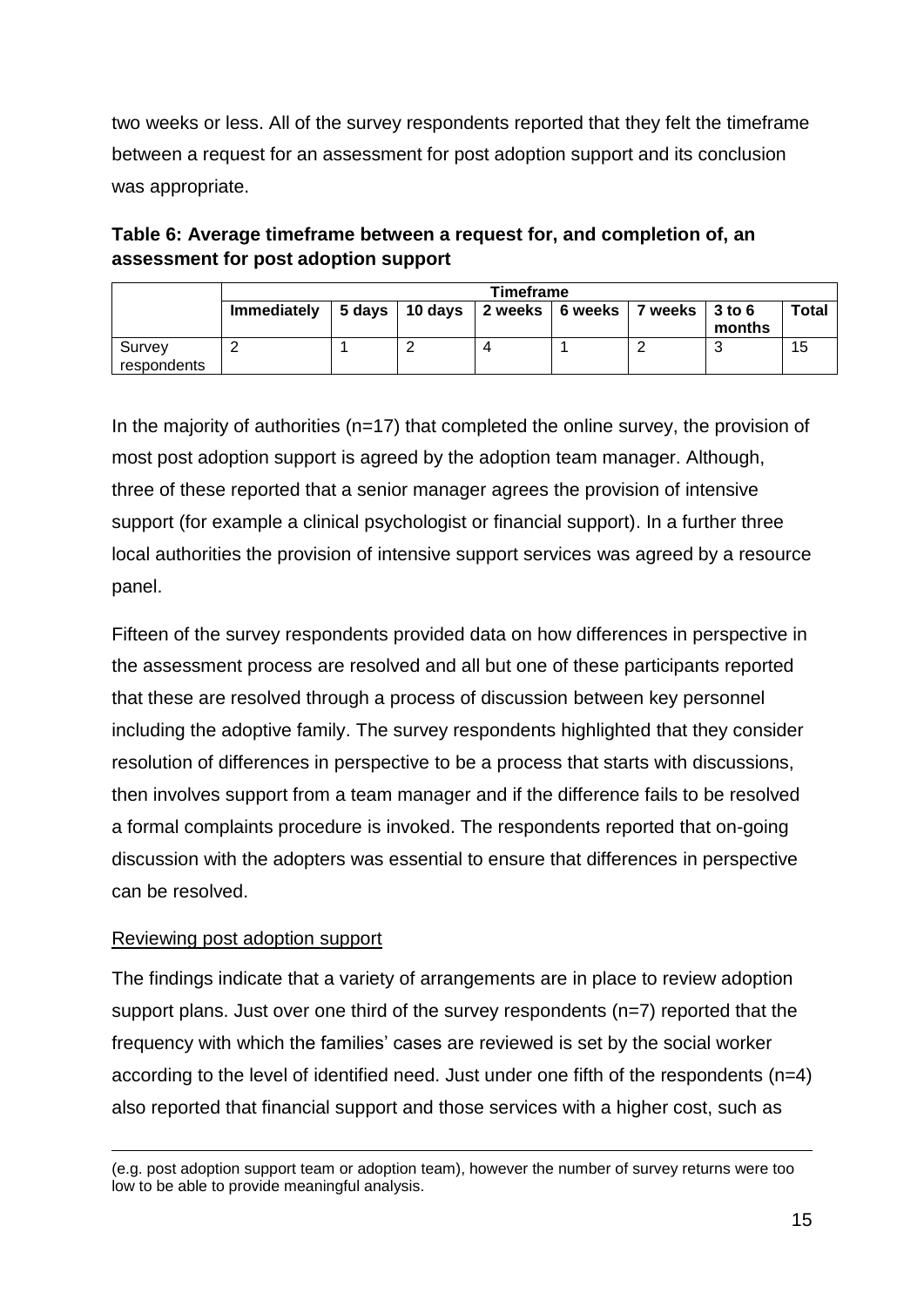specialist therapeutic interventions are reviewed either annually or at the end of the agreed period of provision. Four respondents reported that cases are reviewed on an on-going basis during supervision. One respondent reported that cases are reviewed via the multi-agency adoption panel in the authority.

The extent to which adoption support plans remain open and are subject to review was of concern to one adoption manager who reported in the interview: '*what's missing is…an adoption support plan that runs in a joined up way throughout a child's life'* and noted that *'most* [adoptive families] *go away quite happily and we never hear from them again.'*

# <span id="page-15-0"></span>What factors facilitate and inhibit quality assessments?

The survey respondents were asked to identify any factors that support or inhibit the completion of quality assessments. A number of key factors were identified and these are summarised in Table 7.

| <b>Supporting factors</b>                             |                                 | <b>Inhibiting factors</b>                               |                          |  |
|-------------------------------------------------------|---------------------------------|---------------------------------------------------------|--------------------------|--|
|                                                       | <b>Number of</b><br>respondents |                                                         | Number of<br>respondents |  |
| Having specialist knowledge<br>and expertise          | 4                               | Lack capacity in the adoption<br>and post adoption team | 8                        |  |
| Good working relationships with<br>other teams        | 2                               | Lack resources                                          | 4                        |  |
| Good adopter engagement with<br>the process           | 3                               | Lack of specialist knowledge                            | 2                        |  |
| Clear guidance on what to<br>include in an assessment |                                 | Family not previously known to<br>team                  |                          |  |
|                                                       |                                 | Workers requiring training                              |                          |  |

<span id="page-15-1"></span>**Table 7: Factors that support or inhibit the completion of quality assessments for post adoption support services**

Just over one third of the survey respondents (n=8) reported that the capacity of those completing assessments was limited due to workload pressures. One respondent reported:

*'There is little capacity in my team to meet the demand of the number of adopters seeking support*.'

The specialist knowledge and expertise of adoption team workers was identified as a key factor that facilitates the completion of quality assessments by both survey respondents and interviewees. Three interviewees reported that the quality of the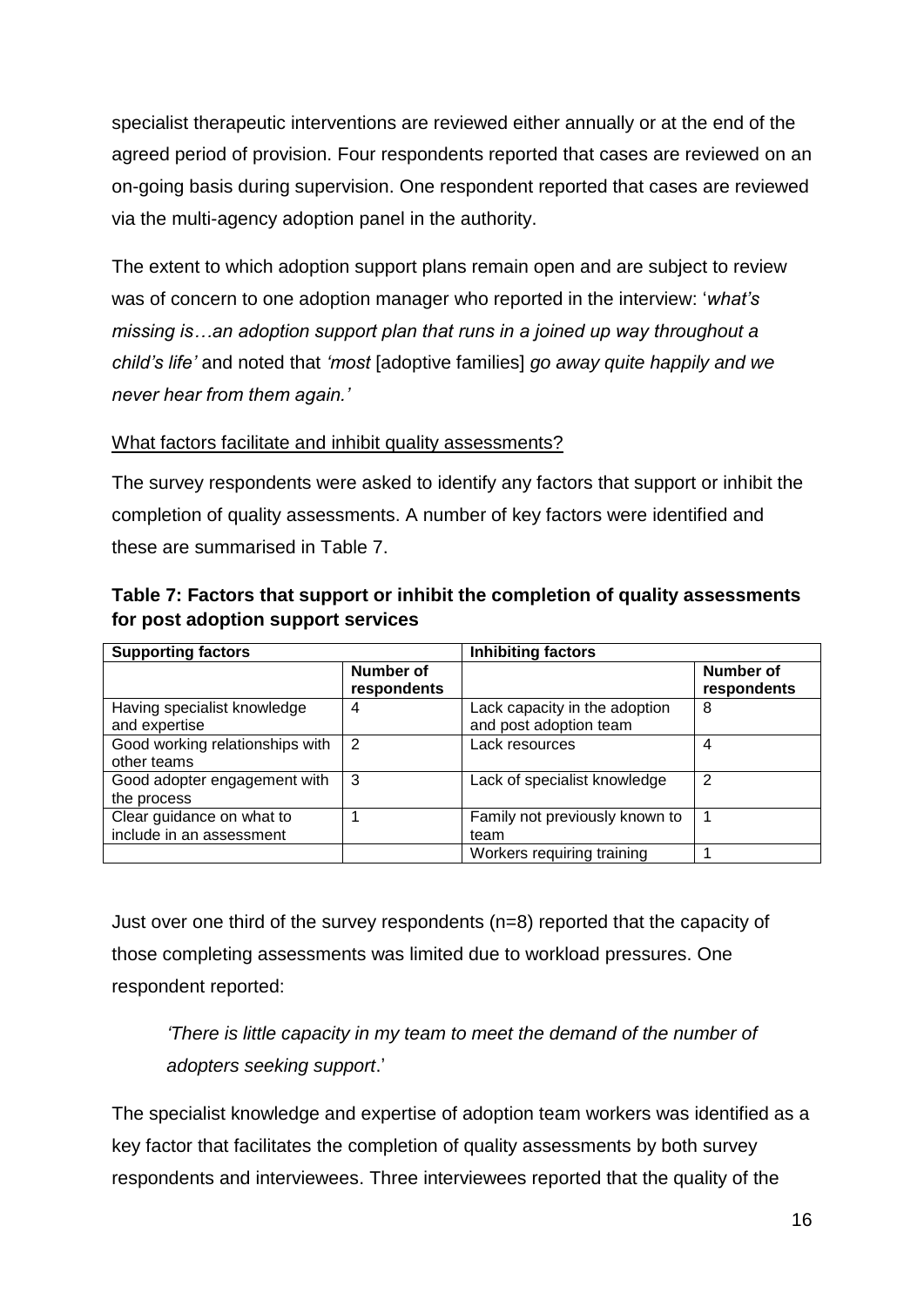assessment may be inhibited where the family is not previously known to the team, or has moved into the area. One interviewee noted:

*'Those families can just come up out of the blue and we can have no knowledge of them and that is really difficult in order to know what services you need to provide, you know, it's not possible to plan very well.'*

A lack of specialist knowledge about the needs of adopted children (i.e. the impact that trauma, abuse and neglect is likely to have had on their physical, emotional and behavioural development) among professionals from other agencies was identified as an inhibiting factor (c.f. Pennington, 2012; Brown and Ward, 2012). One interviewee noted that that the parents of adopted children are *'judged very quickly'*  whereby some professionals are not able to identify the specific needs of adopted children and therefore the most appropriate support is not provided. The issue was summarised by a survey respondent:

*'Quality assessments require social workers with specialist knowledge of the complexities of children who have experienced trauma and the impact this has had on their brains, development, behaviour and on those caring for them. This knowledge and understanding is sometimes lacking in other professionals which can inhibit a shared view of the issues/solutions.'*

Four interviewees suggested that specific training provided to other professionals working with children and families may improve the quality of both assessments and the subsequent support provided to adopted children and their families.

#### <span id="page-16-0"></span>*Availability of services and their effectiveness*

#### <span id="page-16-1"></span>What services are available?

1

Survey respondents were asked to detail the adoption support services available in their local authority area ${}^{8}$ . The services available were wide ranging and varied from low level support such as 'support groups' to higher level 'therapeutic support' (the range and type of services are presented in Table 8). The most common post

 $8$  Please note this is the number of services available to adopted children and/or their families. Information was not collected on how many of these services were accessed to provide support to adopted children and/or their families.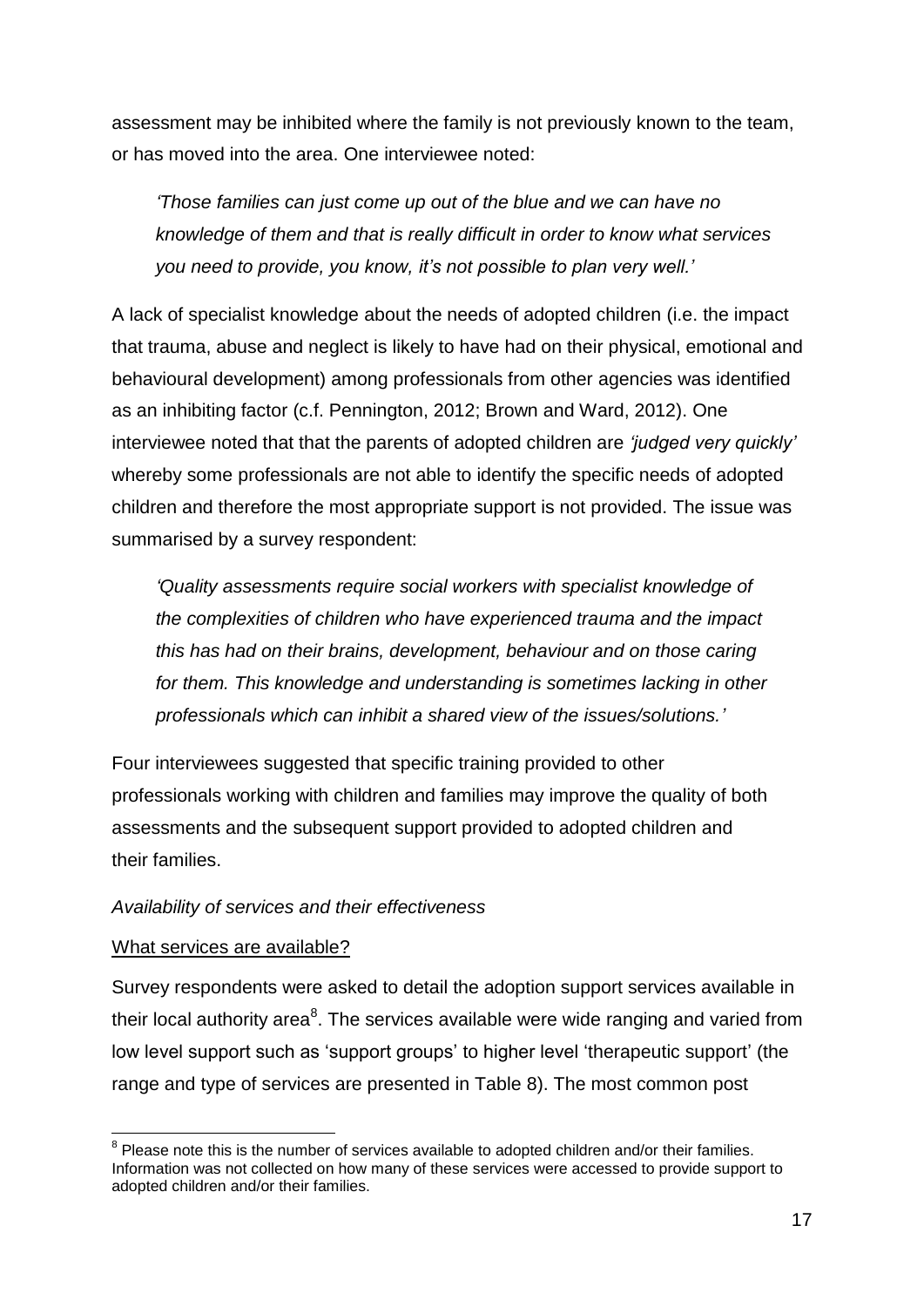adoption support service available was counselling with 38 services identified across 22 authorities. The least available service was short breaks, for adoptive families, with only 13 short break services identified across the 22 authorities. This finding reiterates those from a recent Adoption UK survey of adopters which identified that while 30% of adopters requested short breaks (respite), only 7% received the service (Pennington, 2012).

Just under two fifths of services were identified as children's services department provisions (n=121) and around one quarter were made available through an adoption support agency (n=74). Very few of the identified, available services were provided by private (n=8) or voluntary adoption agencies (n=21).

Assistance and support for contact arrangements was mostly undertaken by children's social care (n=13) followed by an adoption support agency (n=9). Contact with birth families was identified as an important service by the interviewees. As it has also been reported by Neil *et al.,* (2010) the interviewees identified that some families require substantial preparation for contact, in addition to the support to arrange contacts:

*'Most of our contacts we try to not just facilitate the contact but also prepare people for the contact, particularly for difficult situations, before the contact happens […] We have quite a bit of success.'*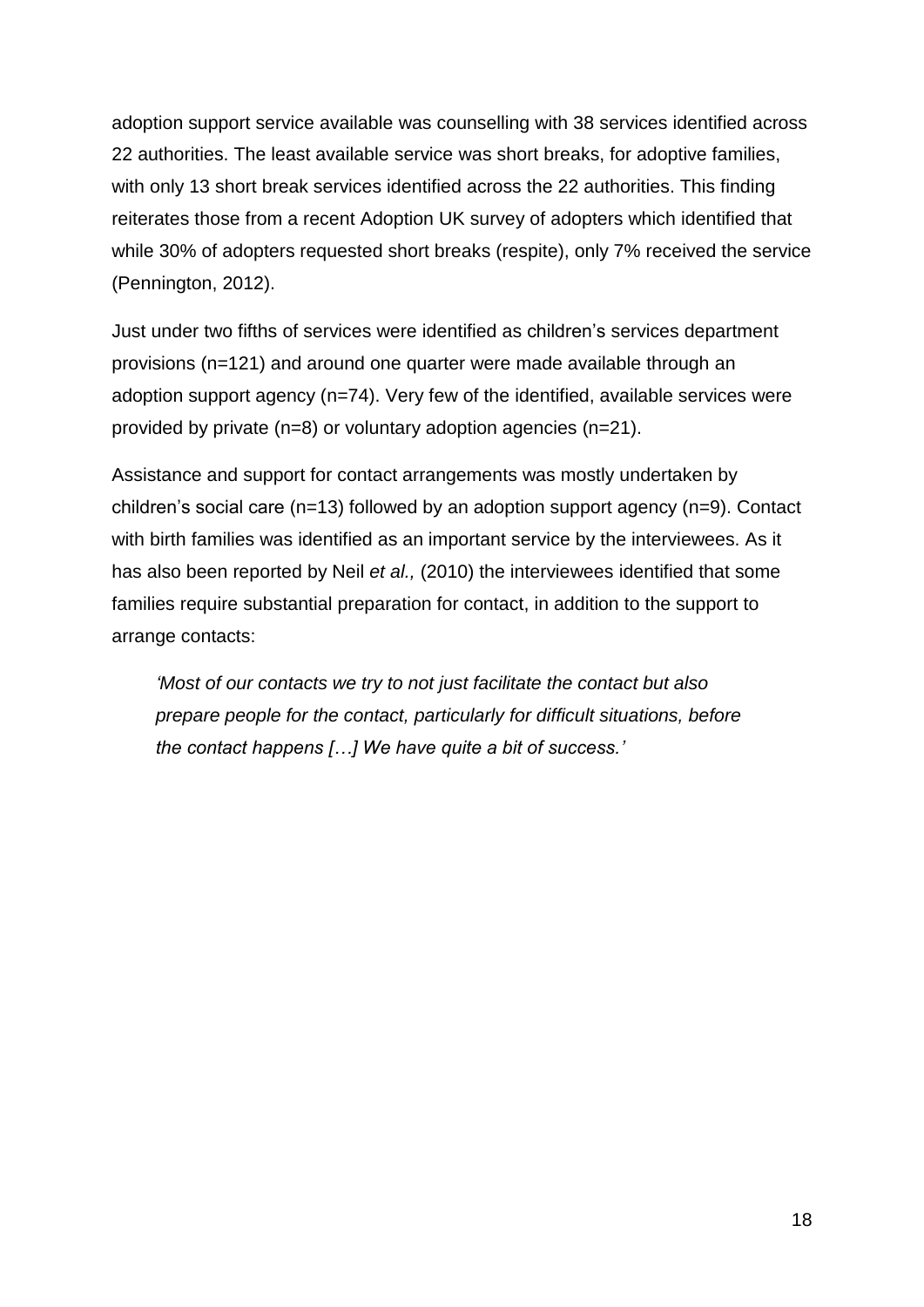# <span id="page-18-0"></span>**Table 8: Reported types of services available in the 22 local authorities, by category of provider**

|                                                                                 | <b>Voluntary</b><br>adoption<br>agency | <b>Adoption</b><br>support<br>agency | Children's<br>social<br>care | <b>Education</b> | <b>Health</b>  | <b>Private</b><br>provider | <b>Other</b>   |
|---------------------------------------------------------------------------------|----------------------------------------|--------------------------------------|------------------------------|------------------|----------------|----------------------------|----------------|
| Financial support                                                               | $\overline{0}$                         | $\overline{7}$                       | 13                           | $\overline{2}$   | $\overline{2}$ | $\Omega$                   | $\Omega$       |
| Educational<br>support services                                                 | $\mathbf 0$                            | $\overline{3}$                       | $\overline{8}$               | 15               | $\mathbf 0$    | $\mathbf 0$                | $\overline{0}$ |
| Pastoral support<br>within an<br>educational<br>setting                         | $\mathbf 0$                            | $\mathbf{1}$                         | 6                            | 14               | $\mathbf{1}$   | 1                          | $\mathbf{1}$   |
| Parenting classes                                                               | 3                                      | 6                                    | $\overline{12}$              | $\overline{2}$   | 3              | 1                          | $\mathbf 0$    |
| Therapeutic<br>parenting training                                               | $\overline{1}$                         | $\overline{7}$                       | $\overline{10}$              | $\overline{0}$   | $\overline{4}$ | $\overline{2}$             | $\overline{1}$ |
| <b>CAMHS</b>                                                                    | $\overline{0}$                         | $\overline{2}$                       | $\overline{7}$               | $\mathbf{1}$     | 13             | $\overline{0}$             | $\mathbf 0$    |
| Other<br>counselling/mental<br>health service                                   | 5                                      | $\overline{7}$                       | 6                            | $\overline{2}$   | 12             | 3                          | 3              |
| General advice<br>and information                                               | $\overline{2}$                         | $\overline{12}$                      | $\overline{12}$              | $\overline{2}$   | $\overline{2}$ | $\mathbf 0$                | $\mathbf{1}$   |
| Services to enable<br>discussion related<br>to adoption, e.g.<br>support groups | $\overline{4}$                         | $\overline{11}$                      | 10                           | 0                | $\overline{0}$ | $\overline{0}$             | $\overline{2}$ |
| Assistance and<br>support for contact<br>arrangements                           | $\overline{4}$                         | 9                                    | 13                           | $\mathbf 0$      | $\mathbf 0$    | $\Omega$                   | $\Omega$       |
| Short breaks (i.e.<br>respite care)                                             | $\mathbf 0$                            | $\mathbf{1}$                         | $\overline{12}$              | $\overline{0}$   | $\overline{0}$ | $\overline{0}$             | $\mathbf 0$    |
| Services to assist<br>in case of<br>disruption                                  | $\overline{2}$                         | 8                                    | 12                           | $\overline{2}$   | $\overline{2}$ | 1                          | $\overline{0}$ |

Financial support was mainly provided by children's social care services (13). The interviewees reported that financial support tended to be means tested and was provided to assist families in a variety of ways, for example funding to enable children to participate in activities, funding for nursery placements, or financial support to enable parents to take time off work.

One third of the interviewees (n=4) reported that advice and general support was commonly sought by families. Two of the interviewees highlighted the importance of adoptive parents feeling able to ask what they feared were 'silly' or 'simple' questions. Four of the interviewees also noted that peer support, through the provision of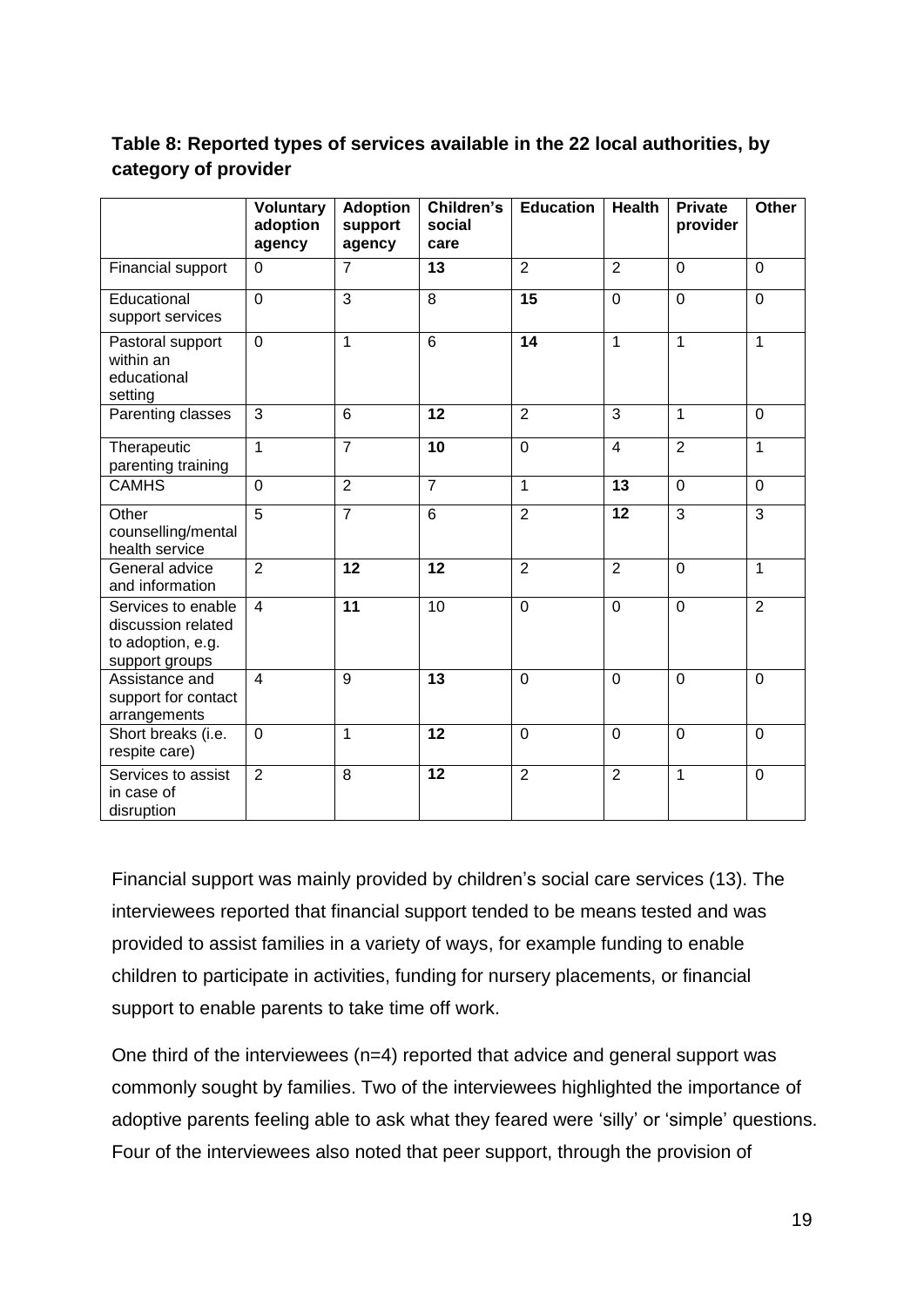groups and events for adoptive families was an important source of support. One interviewee noted:

'*What we have found is that they [the parents] get so worn out with trying to support these children and their support networks disappear, and the adult, sort of counselling support, doesn't seem to be there […] You can say to the adults 'you need to get some support' but by the time they get to that point it's too late, they're exhausted.'*

## <span id="page-19-0"></span>Partnerships with other agencies to deliver post adoption support

The survey respondents provided information on the local authorities' partnership and commissioning arrangements with Voluntary Adoption Agencies (VAAs). Voluntary Adoption Agencies may provide adoption support services to families in their locality. Table 9 shows the types of partnership arrangements, and use of VAAs in the participating authorities.

|                                                                                  | Total |
|----------------------------------------------------------------------------------|-------|
| <b>Commission VAAs to deliver services</b>                                       |       |
| Commission VAAs to deliver services + Spot Purchasing                            |       |
| None                                                                             |       |
| Part of a regional consortium commissioning VAAs to deliver service + Commission |       |
| VAAs to deliver services                                                         |       |
| Part of a regional consortium commissioning VAAs to deliver services             |       |
| Spot Purchase                                                                    |       |
| Total                                                                            |       |

## <span id="page-19-1"></span>**Table 9: Partnership arrangements with Voluntary Adoption Agencies**

 $\blacksquare$ 

Over three quarters of the local authorities (n=17) reported that they had formal arrangements with a VAA to deliver adoption support and as Table 9 shows, these arrangements varied. The majority (n=12) of authorities with formal arrangements commissioned VAAs directly to deliver adoption support, and the remaining five were part of a regional consortium which commissioned VAAs regionally.

In addition to partnership arrangements with VAAs a number of the interviewees reported that they have arrangements with other statutory agencies. Three interviewees reported that Service Level Agreements (SLAs) were in place with CAMHS. Other SLAs identified by interviewees included a virtual head to assist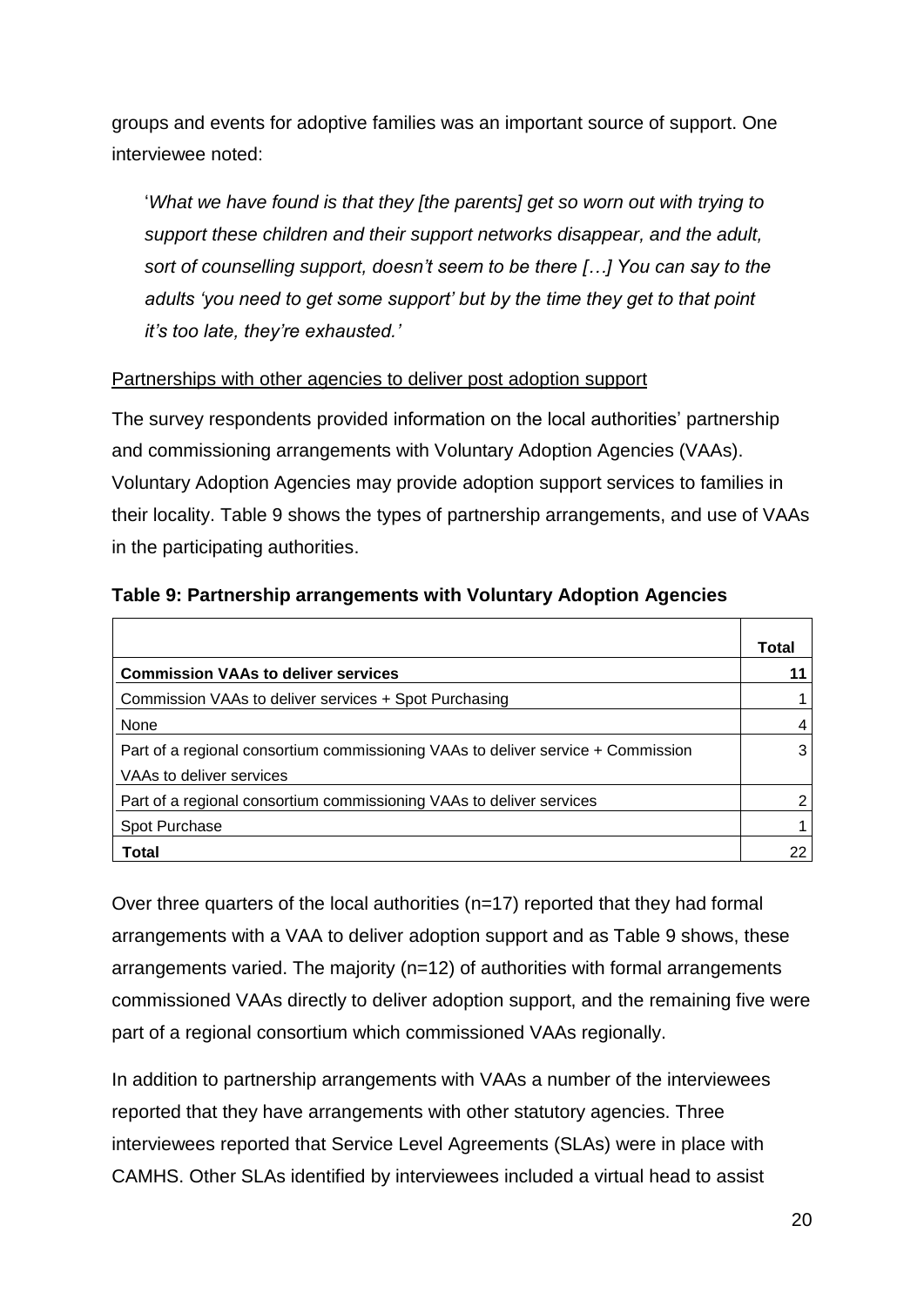parents and social care staff find suitable school places for adopted children and a range of therapeutic support services for either birth parents and/or adopted children and adoptive parents.

## <span id="page-20-0"></span>Strengths and limitations of partnership arrangements

Partnership working with other departments within children's social care, other agencies and the voluntary sector were identified as central to the effective provision of post adoption support by both interviewees and survey respondents. However, in a recent study carried out by Adoption UK over half of the participating adopters (259, 57%) reported that the joint working between agencies did not always work well (Pennington, 2012).

Eleven of the survey respondents identified a number of strengths and limitations to working with VAAs and other partner agencies. The strengths of working in partnership with other agencies included:

- $\bullet$  independence that VAAs offer to families (n=6);
- specialist knowledge and skills  $(n=4)$ ;
- $\bullet$  innovations in models of service delivery (n=4);
- value for money  $(n=2)$ .

All of the interviewees reported that they were part of a regional consortium, which consisted of other local authorities and VAAs. One survey respondent reported that working as part of a consortium enabled them to:

'*pool creativity and expertise and develop new initiative in adoption support* […] *and generally reach people that would not be reached were it the local authority working alone.'* 

However, five of the survey respondents raised concerns about the availability of resources provided by other agencies to support adopted children and their families. Five of those respondents who identified limitations of working with VAAs reported that commissioning arrangements can limit the capacity of the local authority to evaluate and monitor service delivery and trends in adoption across the locality.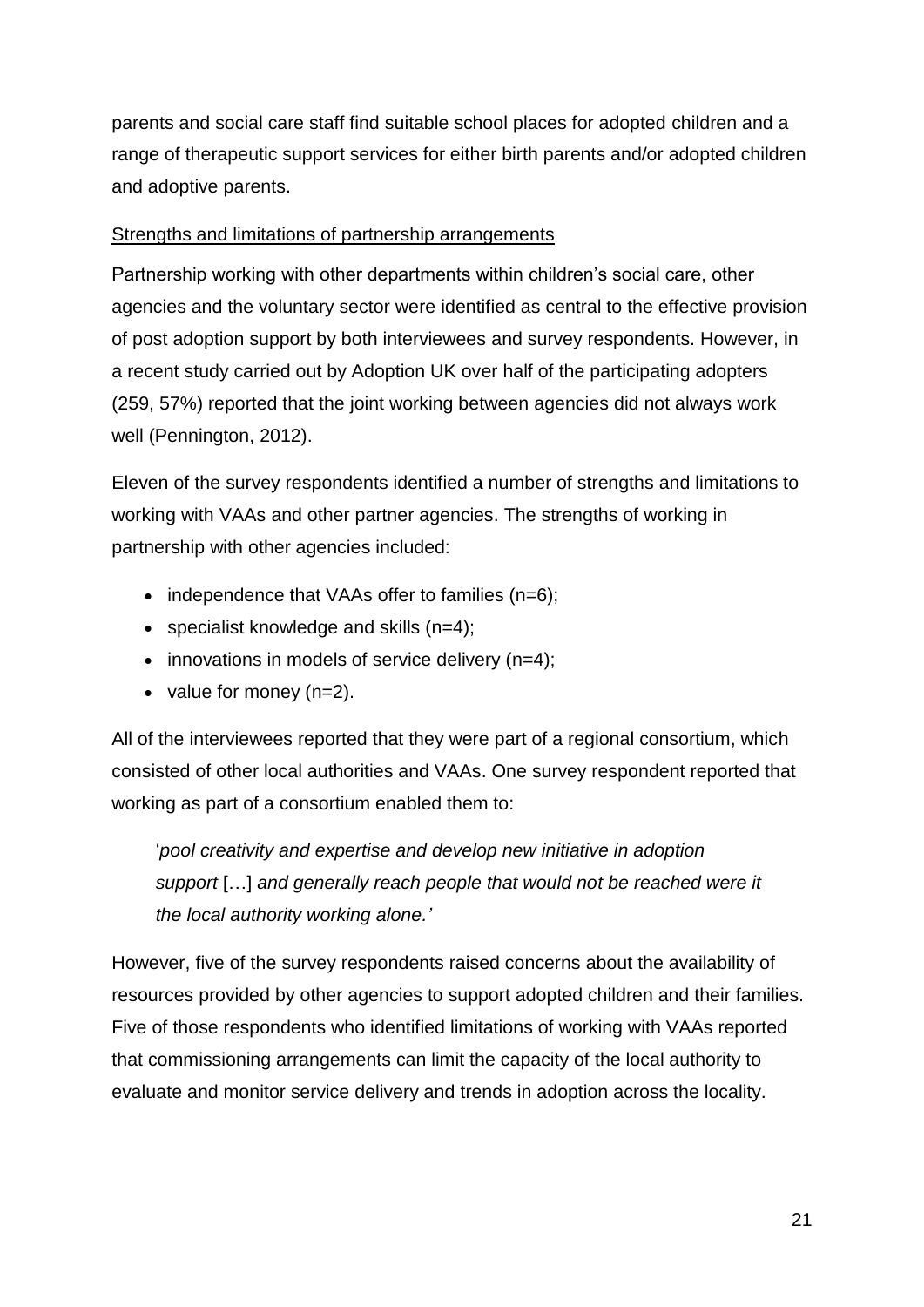# <span id="page-21-0"></span>Commonly requested services

The post adoption support services available in the participating authorities were outlined in Table 8. Survey respondents were also asked to identify which three of these services were most frequently requested by adoptive families. Twenty one respondents provided this information. The most commonly requested services were CAMHS (n=12), general advice and information (n=12), educational support services  $(n=7)$  and assistance and support for contact arrangements  $(n=7)$ . Further details are provided in Table 10.

| <b>Services</b>                                         | <b>Number of survey</b><br>respondents identifying<br>that this service was one of<br>the three most commonly<br>requested |
|---------------------------------------------------------|----------------------------------------------------------------------------------------------------------------------------|
| <b>CAMHS</b>                                            | 12                                                                                                                         |
| General advice and information                          | 12                                                                                                                         |
| <b>Educational support services</b>                     | 7                                                                                                                          |
| Assistance and support for contact arrangements         | 7                                                                                                                          |
| Services to enable discussion related to adoption, e.g. | $\overline{4}$                                                                                                             |
| support groups                                          |                                                                                                                            |
| Financial support                                       | 4                                                                                                                          |
| Services to assist in case of disruption                | 3                                                                                                                          |
| Other counselling/mental health services                | 3                                                                                                                          |
| Parenting classes                                       | $\overline{2}$                                                                                                             |
| Other                                                   | 2                                                                                                                          |
| Pastoral support within an educational setting          |                                                                                                                            |
| Therapeutic parenting training                          | 1                                                                                                                          |
| Short breaks (e.g. respite care)                        |                                                                                                                            |

<span id="page-21-3"></span>**Table 10: Services most frequently requested by adoptive families** 

# <span id="page-21-1"></span>*Gaps in service provision?*

The findings highlight that the services that were most frequently requested by families were also identified by the interviewees as being the services where there were the biggest gaps in service provision: CAMHS and therapeutic services, and educational support.

# <span id="page-21-2"></span>CAMHS and therapeutic services

This study and previous research (Rushton, 2003; Pennington, 2012) have identified gaps in the availability of CAMHS and therapeutic services for adopted children and their families. Five of the interviewees reported an increase in the workload of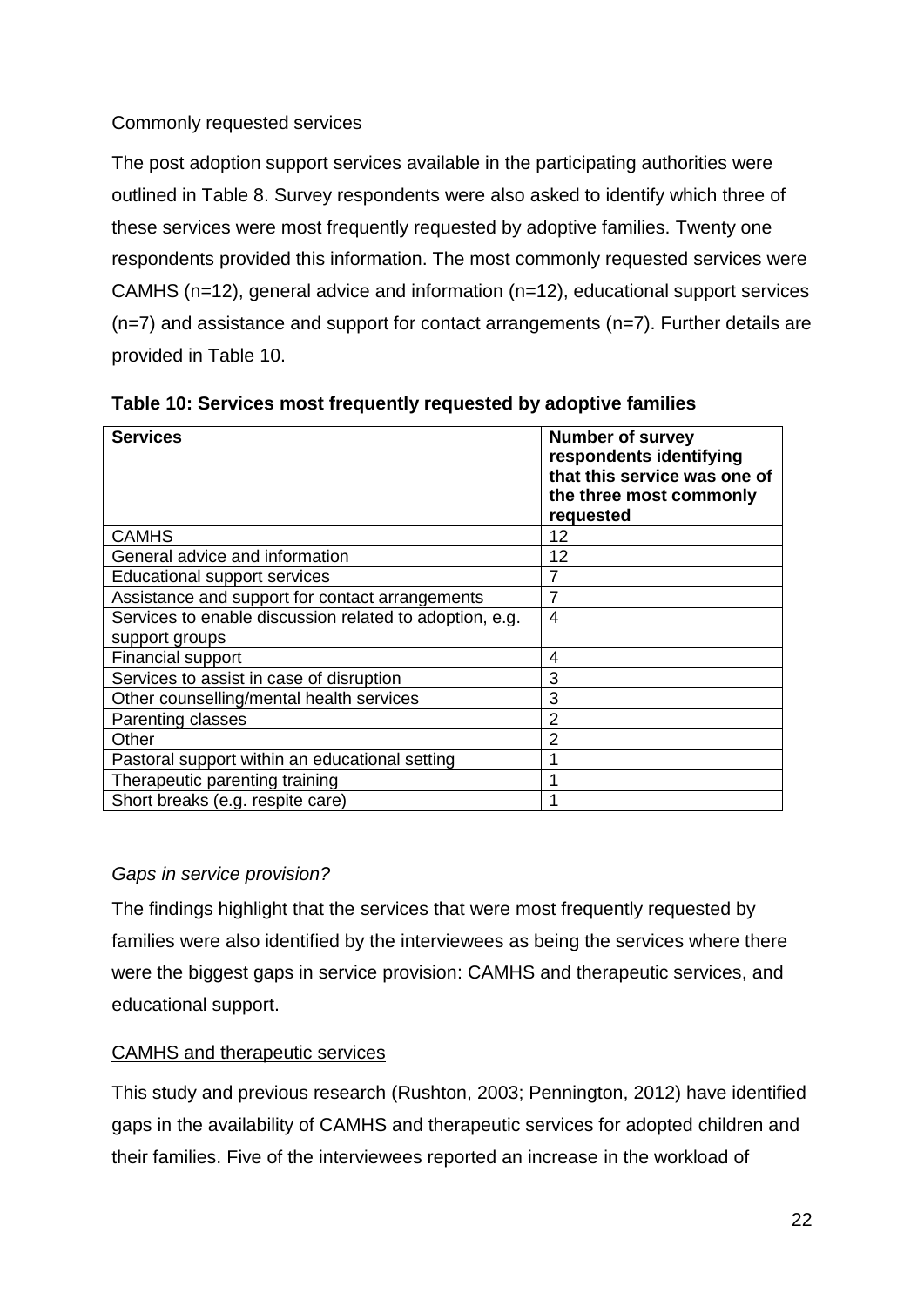CAMHS services within the last 12 months and consequently highlighted that the availability of the service to adoptive families had been reduced:

'[CAMHS are] *increasingly limiting their work to clearly identifiable mental health issues and they are not dealing with children with attachment difficulties and they are turning children away who have attachment difficulties.'*

Just under one third of the survey respondents (n=7) also cited workload issues and a lack of capacity within CAMHS as a key source of delay in families receiving support.

All of the interviewees made reference to the importance of understanding attachment theory and addressing any attachment difficulties. Four of the interviewees raised concerns that the CAMHS in their area were not offering specialists to address any attachment difficulties. Furthermore, two of the interviewees raised concerns about a lack of knowledge within the service of the specific difficulties associated with adoption.

#### <span id="page-22-0"></span>**Education**

Research has indicated that some adopted children achieve lower educational outcomes than their peers (Rushton, 2003; Pennington, 2012). Half of the interviewees in this study reported that improvements were needed in the availability of education support for adopted children. The interviewees specifically cited a need for education colleagues to help adopters obtain a statement of special educational needs, or to provide the appropriate support within schools to address emotional or behavioural difficulties. Furthermore, three of the interviewees noted that improvements in schools are needed to understand the needs of adopted children, and how best to address these needs within an education setting.

The interviewees also highlighted the need for additional support during periods of transition, such as moving between primary and secondary schooling. However, four of the interviewees also acknowledged that a shortfall in the support offered within schools was often as a result of limited resources and a lack of capacity to provide additional support or services.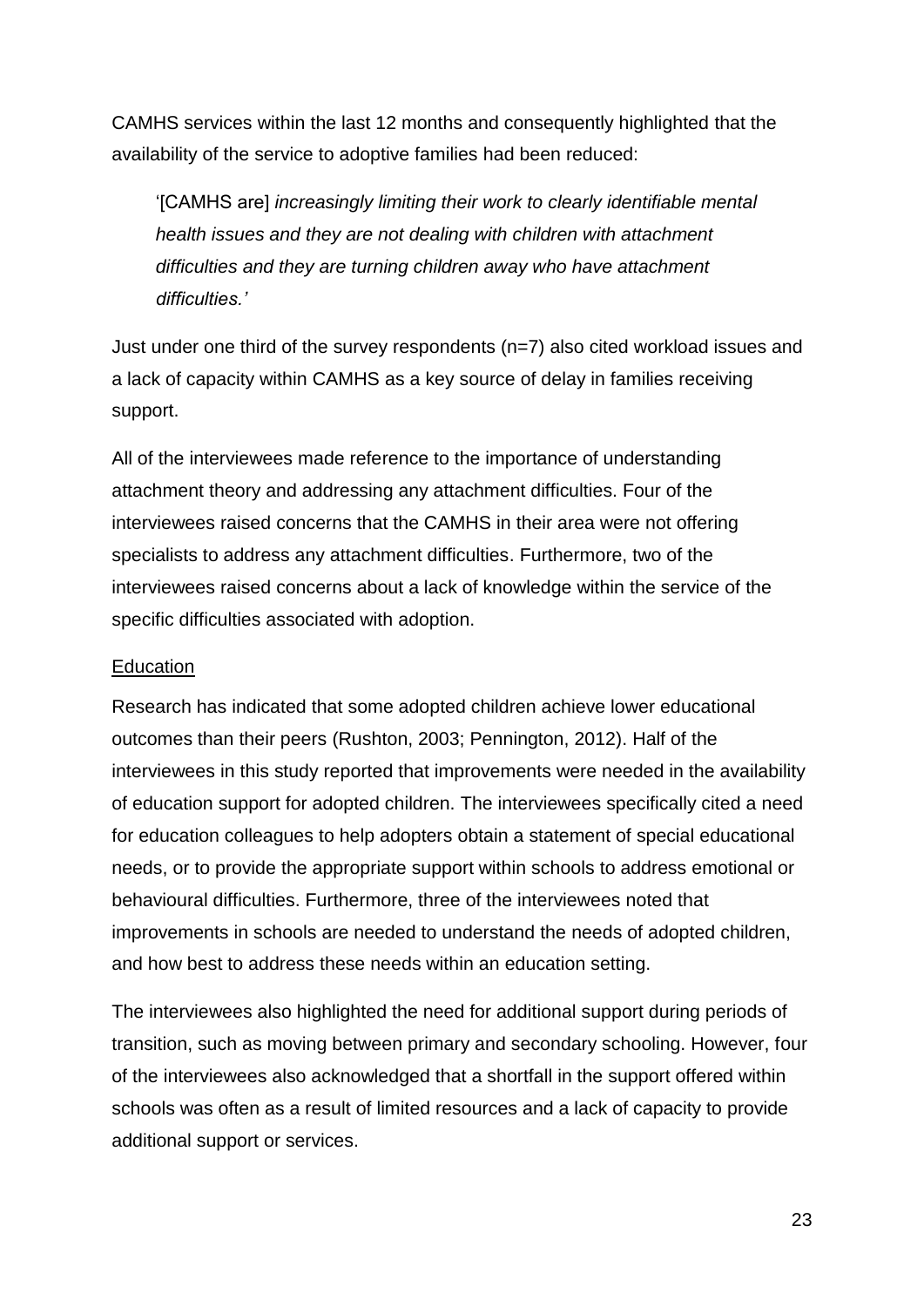It was evident that some of the local authorities were carrying out work to address gaps in provision. Three interviewees revealed that they carried out specific work in schools highlighting the needs of adopted children and their families. This work encompassed the circulation of information packs, undertaking workshops, creating links between school and other agencies (e.g. CAMHS) and working with staff to address the needs of individual children. Three interviewees also reported that attempts had been made through SLAs to improve the CAMHS provision available in their authority, and one interviewee reported that they were developing their own therapeutic provision:

*'What we'd like to do is we'd like to have a seamless model where we've also got a family therapist and a trauma therapist. We don't have those two things. What our intention is, is to create a multi-disciplinary team so that we can have those therapists working on a model that is geared towards adoption rather than generic issues.'* 

#### <span id="page-23-0"></span>*What facilitates effective post adoption support?*

Overall, while gaps in services were identified, the interviewees were positive about some aspects of the support offered to adoptive families, and were of the view that they were able to meet the needs of adopted children and families. The interviewees cited the preparation of prospective adopters, 'normalising' the need for post adoption support and a continuity of service throughout the adoption process as facilitators of effective post adoption support.

Most of the interviewees (n=10) reported that their authority included information about post adoption support services in their advertising material and that this information helped to prepare prospective adopters.

Pennington (2012) found that 15% of adoptive parents were concerned that they would be perceived as failures by agencies when asking for support. To counteract these concerns, just over a third of the interviewees (n=4) reported that normalising the need for support was essential for facilitating the provision of effective support services. One interviewee reported:

*'Our bottom line* [with prospective adopters] *is that adoption will have its challenges and we need to be ready to help people,* […] *We don't see*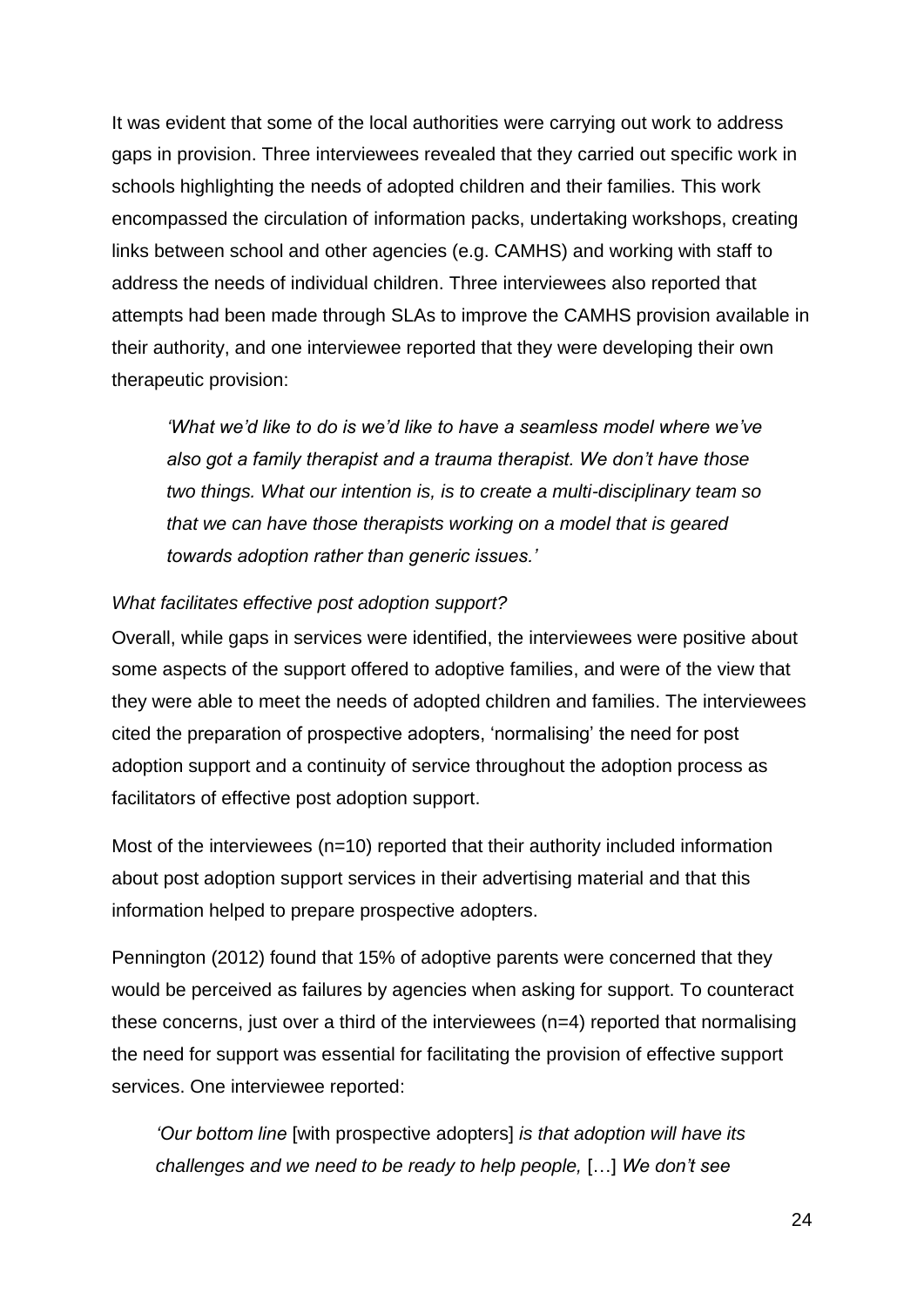*asking for help as a sign of weakness, but a sign of a good adopter who wants to do the best for their child, so we promote that model.'* 

Three interviewees also reported that continuity of workers throughout the adoption process made it easier for families to ask for help because of the pre-existing relationship:

*'People will pick up the phone and have a chat, or at the parties and picnics will have a chat and they are comfortable to do this because they have known us a very long time.'*

The interviewee further argued that continuity was facilitated through the structure of the team:

*'I do think not having that separation at the point of an order and having a separate post adoption team is important. Although it is pressure on the individual workers because they are juggling recruitment, assessment, the rest, the family finding and the support: each bit of that work informs another bit of that work and it does mean that adopters aren't passed to someone completely strange at a time when they are very vulnerable. So if we had a separate post adoption team or work at the point of the order I think we would lose a lot.'*

<span id="page-24-0"></span>*What inhibits effective post adoption support?*

#### <span id="page-24-1"></span>Resources

All of the interviewees reported that insufficient resources inhibit the provision of post adoption support (see below). Limited resources within CAMHS and education were identified as a source of delay in assessments of needs and accessing services. The interviewees also reported that limited capacity within the adoption teams had delayed the implementation of new support services:

*'There is such a lot you can do* [to support children and families] *with the right resources, but, you know, we are a local authority, things are very very tight.'*

Half of the interviewees reported that the number of children being placed for adoption had increased in their local authorities in the last 12 months and that the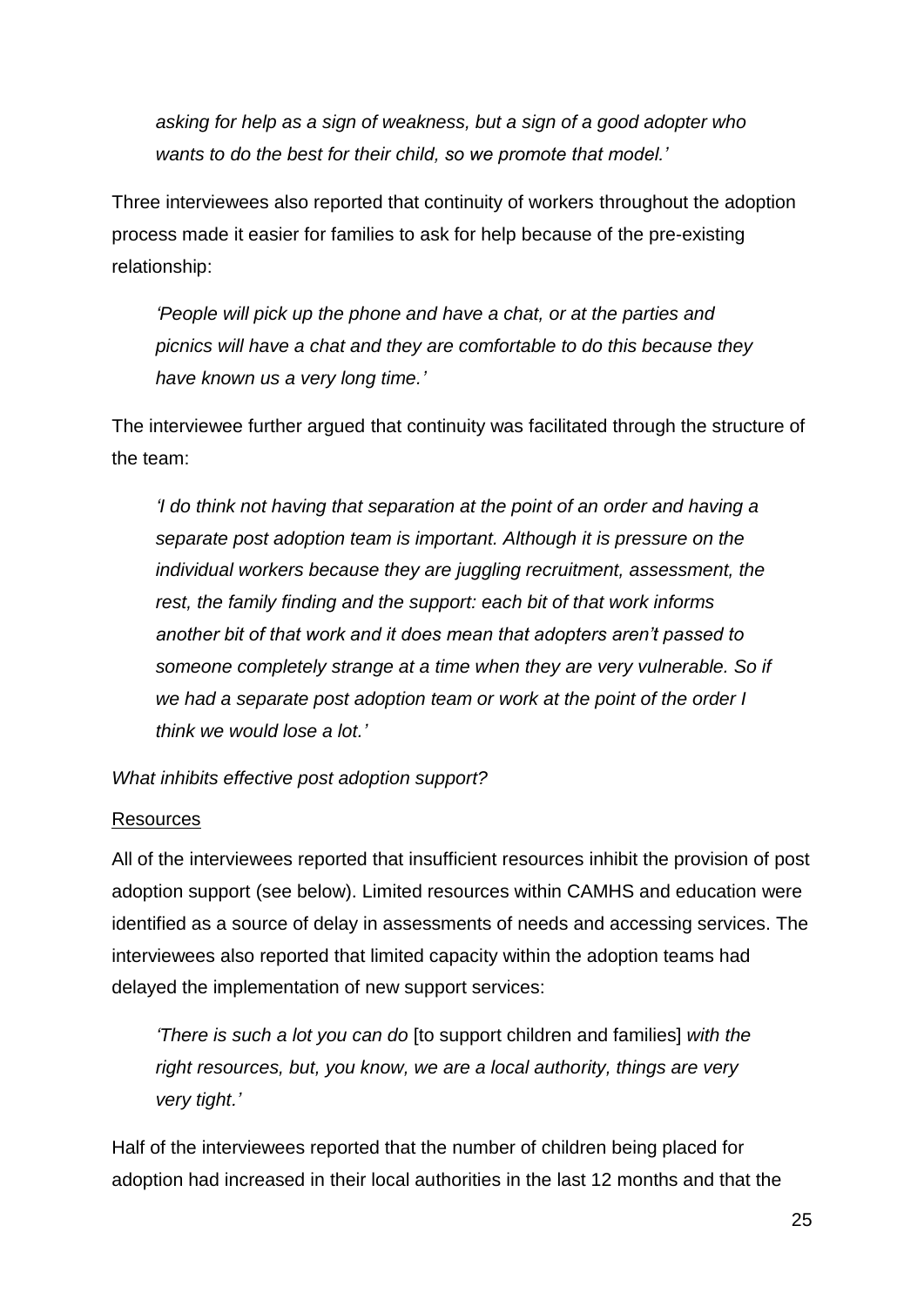increase is placing further strain on limited resources. In addition to the number of children placed for adoption, half of the interviewees also raised concerns about the capacity of all services working with adopted children to meet the complex needs, specific to this population. These interviewees highlighted a lack of knowledge among some professionals working with adopted children about the specific impact of early childhood trauma on their development (c.f. Neil *et al.,* 2010; Pennington, 2012). These interviewees noted that improved training may reduce the time taken to identify difficulties and put the appropriate services in place. One of the survey respondents summarised the issues:

'[The] d*emands of increasing numbers is stretching us all. […] Concerns particularly for the future as the children we are placing nowadays are ever more complex and will need on-going support from all services at a time of reorganisations and budget cuts across all services including health and social care.'*

#### <span id="page-25-0"></span>The status of adopted children

Three of the interviewees noted that while adopted children have a similar complexity of needs as looked after children, their status as adopted children means that they do not have access to some of the additional support mechanisms as their looked after peers, such as designated teachers for looked after children:

*'Children who are looked after do get additional resources and adopted children, don't.* […] *I think there needs to be better clarity about the fact that these children are likely to need an enhanced service and if they don't, then great, but actually CAMHS services* [for example] *should be providing a service for these children, who have had these very adverse backgrounds.'* 

These participants also reported that they perceived that adopted children were less of a priority than looked after children. They highlighted concerns that there was a lack of acknowledgement about the impact of prior trauma, abuse or neglect experienced by adopted children.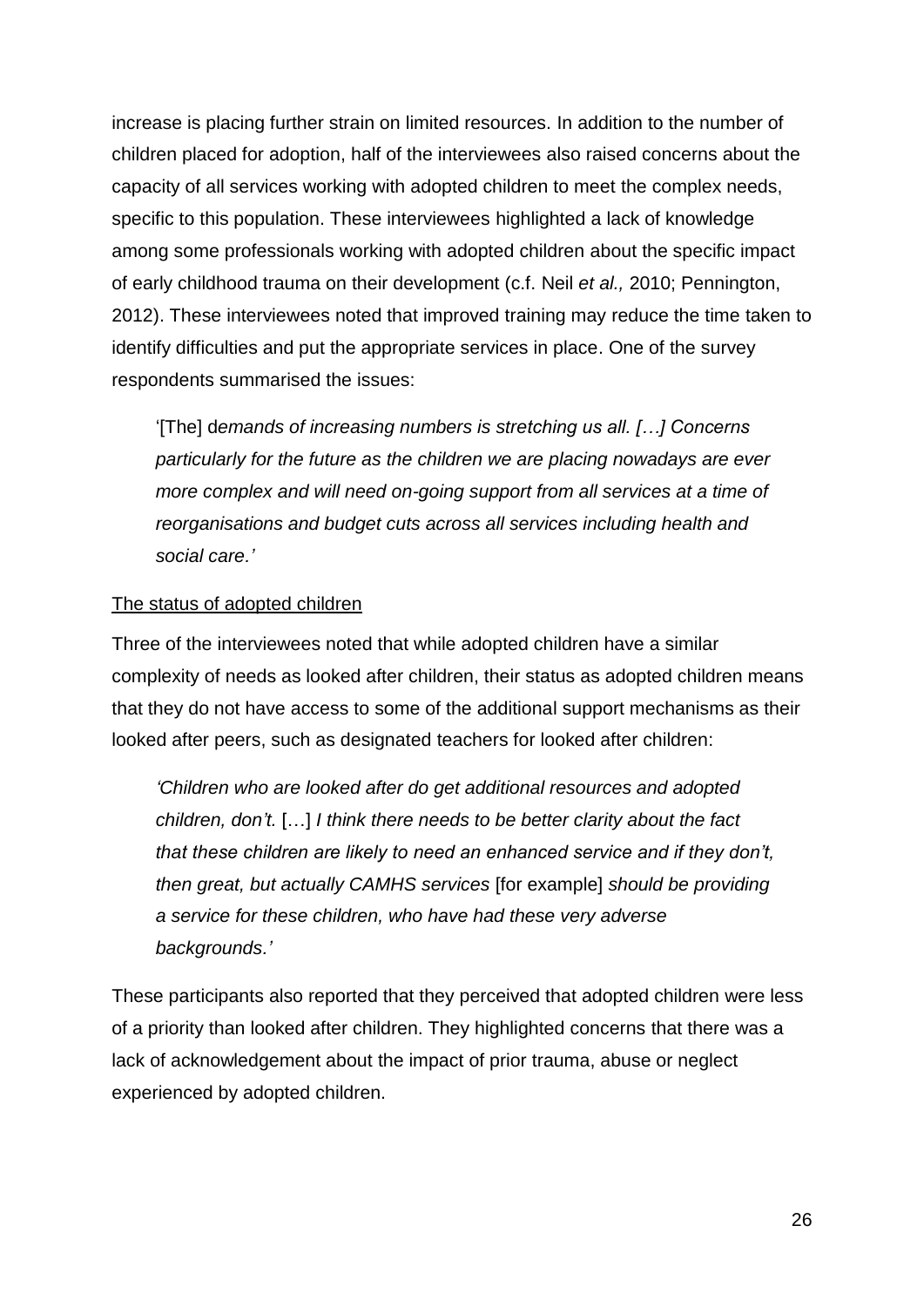# <span id="page-26-0"></span>*Management information systems (MIS)*

The amount and availability of data held about adoptive families varied between the participating local authorities. Twelve survey respondents reported that data was held on their management information system (MIS) about the number of adoptive families that had requested an assessment of need for post adoption support; eight authorities reported that this data was held on a local electronic recording system $9,10$ . Further details of the data held and the type of system used are outlined in Table 11. Data from the surveys indicate that not all local authorities routinely collect and electronically record information about adoptive families. Data about the type of support provided, the duration of support and characteristics of adoptive families receiving support was particularly limited.

|                                      | Yes on the  | Yes on a local | No - data not  |
|--------------------------------------|-------------|----------------|----------------|
|                                      | management  | electronic     | recorded       |
|                                      | information | recording      |                |
|                                      | system      | system         |                |
| Number of adoptive families that     | 12          | 8              | 2              |
| request an assessment of need for    |             |                |                |
| post adoption support                |             |                |                |
| Number of adoptive families that are | 10          | 9              | 3              |
| offered additional support, post     |             |                |                |
| adoption order                       |             |                |                |
| Number of adoptive families that     | 11          | 8              | $\overline{2}$ |
| receive post adoption support        |             |                |                |
| Number of adoptive families          | 3           | $\overline{4}$ | 11             |
| receiving each type of specific      |             |                |                |
| support                              |             |                |                |
| The length of time adoptive families | 8           | 3              | 8              |
| access post adoption support         |             |                |                |
| Characteristics of adoptive children | 4           | 3              | 11             |
| receiving post adoption support      |             |                |                |

<span id="page-26-2"></span>**Table 11: Number of local authorities that routinely record electronic data about adoptive families<sup>11</sup>**

# <span id="page-26-1"></span>*Recruitment of adoptive carers*

The interviews also included a section to explore the recruitment of adopters. The interviewees identified a range of methods to recruit prospective carers including

<sup>1</sup> <sup>9</sup> Some authorities use their own local electronic recording systems, for example Microsoft Excel databases.

 $^{0}$  Some survey respondents reported that data was stored in both MIS and local electronic recording systems.

Five local authorities did not answer all the questions about routinely collected data about adoptive families.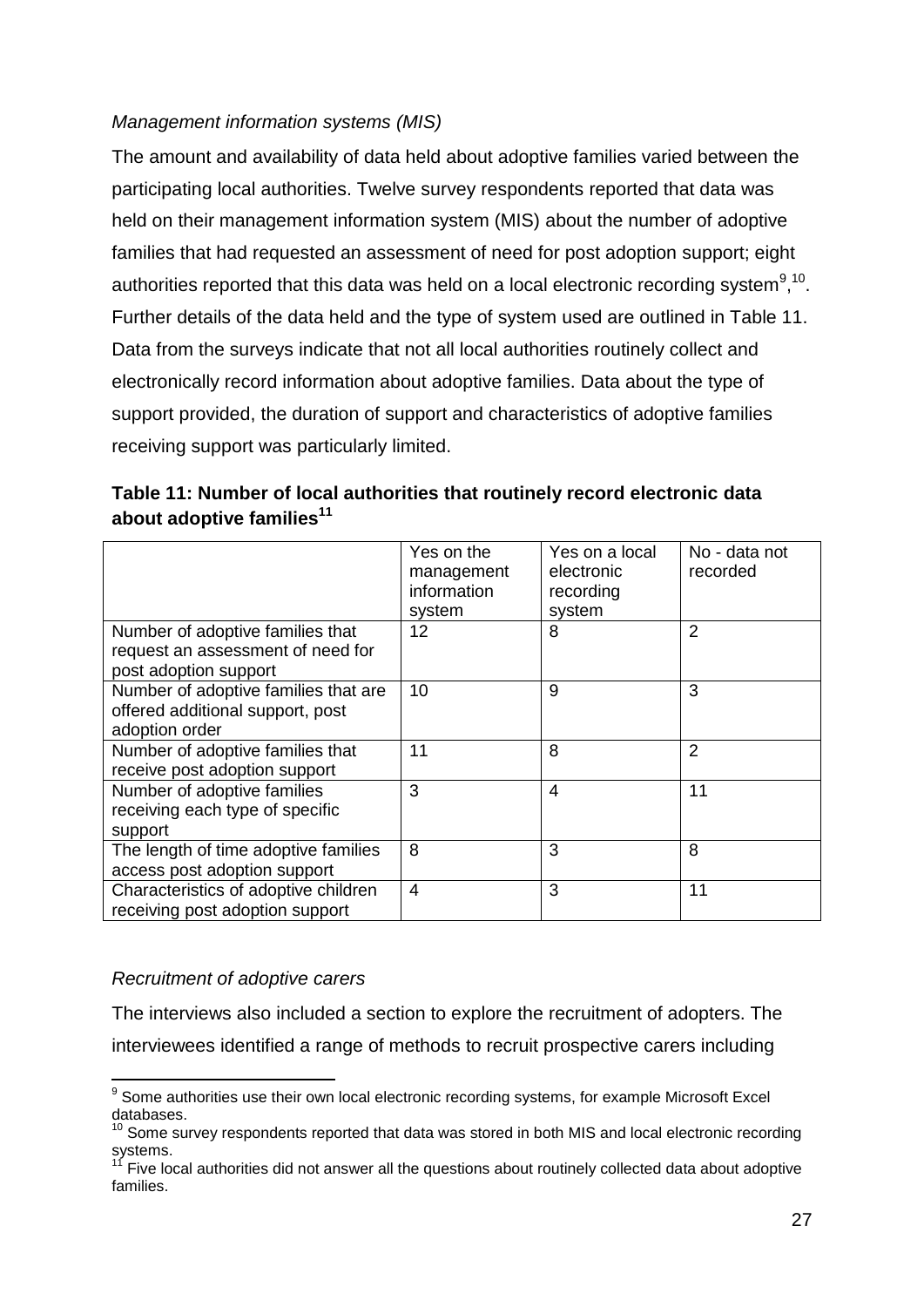adverts in local newspapers, noticeboards in community centres and websites, drop in sessions and information evenings at adoption services. Nine interviewees reported that word of mouth is the primary way in which prospective adopters hear about the adoption service.

The interviewees noted that they have little difficulty in recruiting prospective adopters; however, they did have difficulty matching some of the carers with children. Three interviewees reported that they had or were about to attempt to recruit carers for harder to place children, for example, older children, sibling groups, children from ethnic minority backgrounds and those with disabilities.

# <span id="page-27-0"></span>**Implications for policy and practice**

This study has identified a number of factors which facilitate effective post adoption support. The findings suggest that a range of services are provided to adopted children and families, and the local authorities participating in the study have developed a range of ways to ensure that adopted children and their families access support.

It is however, apparent that a lack of resources within adoption teams, wider children's services departments and other agencies working with adopted children and their families, is of considerable concern to the adoption managers and practitioners interviewed for this study:

*'I think it is all very well pushing for timescales to be improved and more adopters to come forward, but you know, if the support isn't there for the adopters in the long term, then you are not going to achieve the positive outcomes. The danger is, by moving things quicker we might end up with more families who need support. And it's not been on the agenda, it's not high profile, adoption support. And so it's hard as a local authority to allocate resources to adoption support when you are trying to meet the targets, and trying to focus social workers to place more children for adoption and assess more adopters, but there definitely needs to be more resources available.'*

CAMHS and other therapeutic services, and educational support services are two areas which have been identified in this study as requiring additional resources to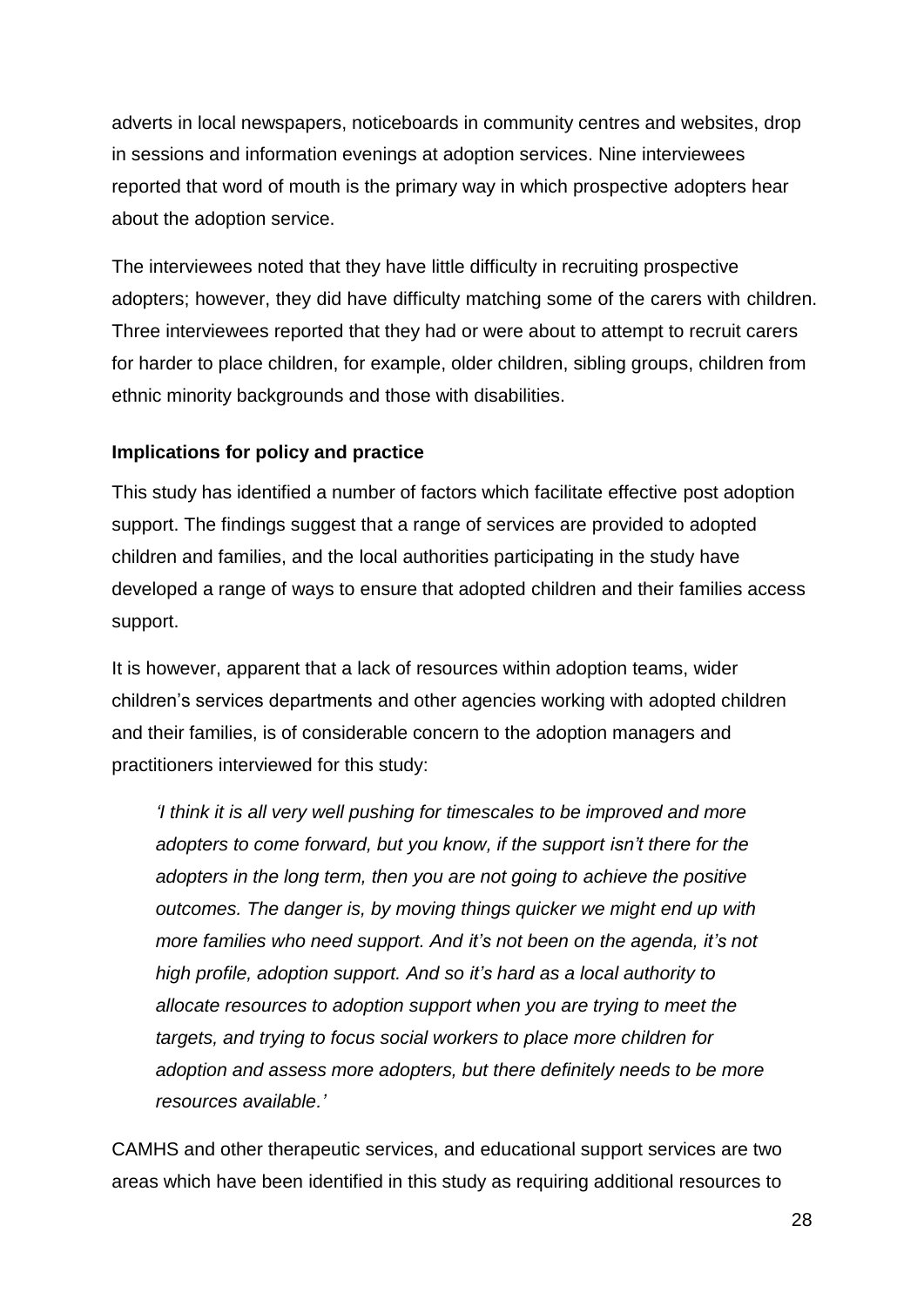ensure that there are sufficient services available to meet the needs of adoptive children and their families and to ensure that they do not experience a long wait between referral and receipt of a service.

Additional training about the impact of early childhood trauma and the specific needs of adopted children across the children's workforce, may improve the identification of needs and the provision of appropriate services to meet those needs.

Previous studies have demonstrated the importance of accurate management information system for the monitoring and planning of services for vulnerable children and their families (Gatehouse, Ward and Holmes, 2008; McDermid 2008; Holmes and McDermid, 2012). This study has highlighted limitations in the data available about families requesting, being offered or receiving post adoption support.

A very small number of survey respondents (n=2) were optimistic that improvements to both the quality of post adoption support services and the information about those services would be improved through the implementation of targets as proposed in the *Action Plan on Adoption* (Department for Education, 2012).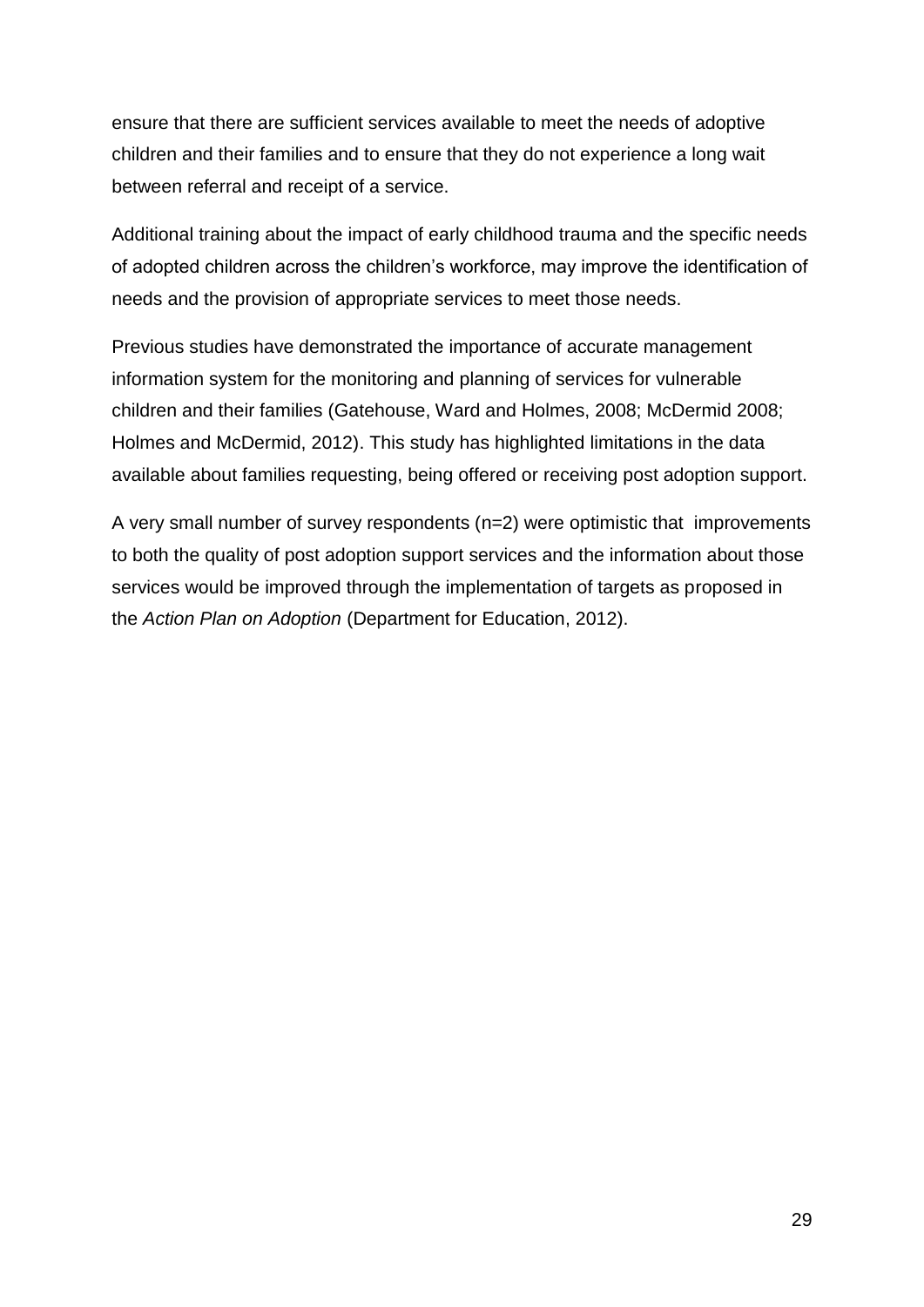#### <span id="page-29-0"></span>**References**

Brown, R. and Ward, H. (2012). *Decision-making within a child's timeframe: an overview of research evidence for family justice professionals concerning child development and the impact of maltreatment.* Loughborough: Childhood Wellbeing Research Centre.

Department for Education (2012) *An Action Plan for Adoption: Tackling delay* London: Department for Education. Available online at: [http://media.education.gov.uk/assets/files/pdf/a/an%20action%20plan%20for%20ado](http://media.education.gov.uk/assets/files/pdf/a/an%20action%20plan%20for%20adoption.pdf) [ption.pdf](http://media.education.gov.uk/assets/files/pdf/a/an%20action%20plan%20for%20adoption.pdf) [accessed 09/08/12].

Gatehouse, M., Ward, H. and Holmes, L. (2008) *Developing Definitions of Local Authority Services and Guidance for the New Children in Need Census, Final report to the Department for Children Schools and Families.* London: Department of Children, Schools and Families.

Holmes, L. and McDermid, S. (2012) *Understanding Costs and Outcomes in Child Welfare Services: A Comprehensive Costing Approach to Managing Your Resources.* London: Jessica Kingsley Publishers.

McDermid, S., (2008) 'The nature and availability of child level data on children in need for use by Children's Services practitioners and managers.' *Research, Policy and Planning 26*, 3, 183-192.

Neil, E., Cossar, J., Jones, C., Lorgelly P. and Young, J. (2010) *Supporting Post Adoption Contact in Complex Cases – Briefing Paper*. London: Department for Education available at [http://www.adoptionresearchinitiative.org.uk/briefs/DFE-RBX-](http://www.adoptionresearchinitiative.org.uk/briefs/DFE-RBX-10-04.pdf)[10-04.pdf](http://www.adoptionresearchinitiative.org.uk/briefs/DFE-RBX-10-04.pdf) [accessed 09/08/12].

Pennington, E. (2012) *It takes a village to raise a child: adoption UK survey on adoption support.* Banbury: Adoption UK. Available online at: [http://www.adoptionuk.org/files/281407/FileName/Ittakesavillagetoraiseachild-](http://www.adoptionuk.org/files/281407/FileName/Ittakesavillagetoraiseachild-Report-June12.pdf)[Report-June12.pdf](http://www.adoptionuk.org/files/281407/FileName/Ittakesavillagetoraiseachild-Report-June12.pdf) [accessed 09/08/12].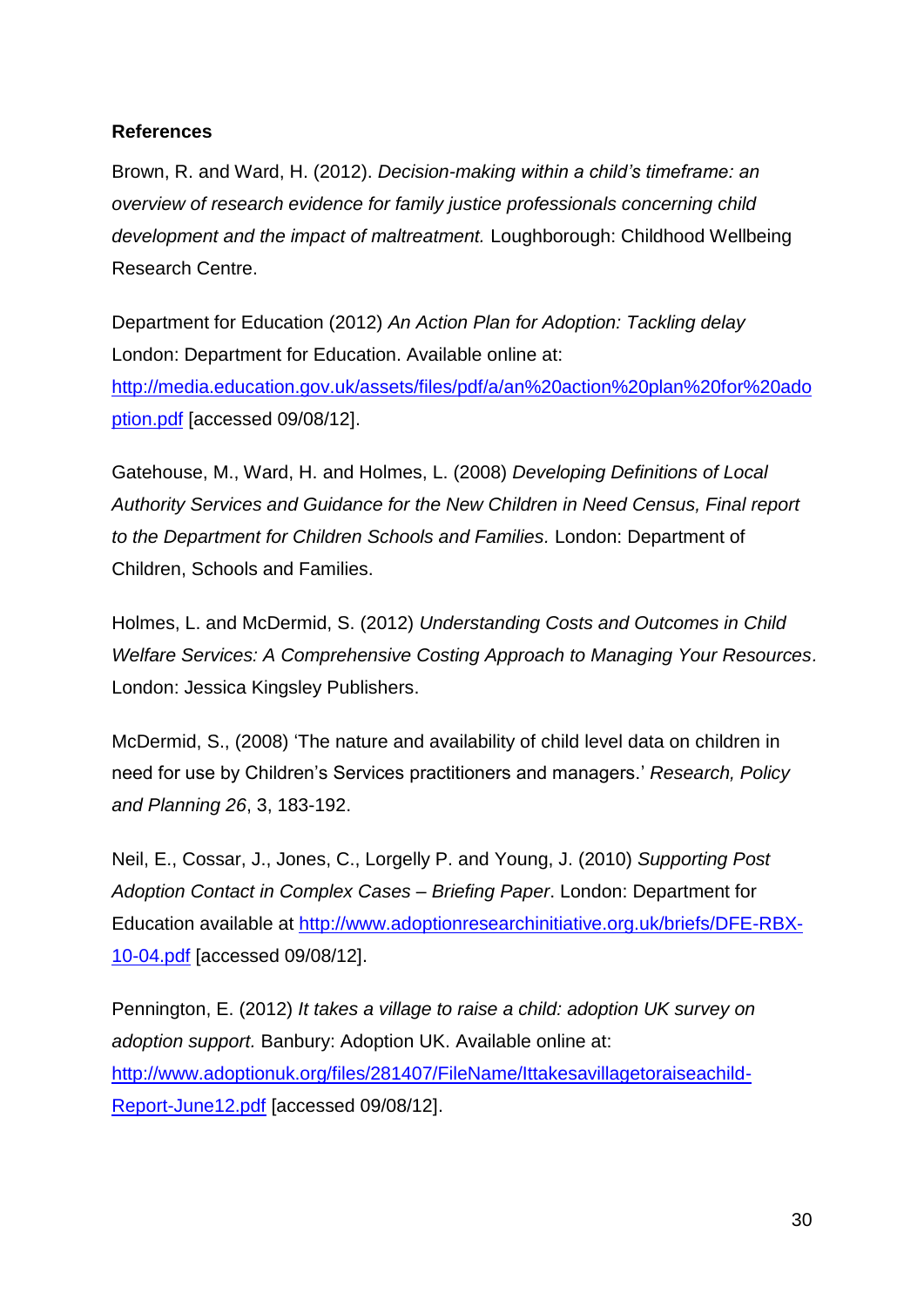Randall, J. (2009). Towards a better understanding of the needs of children currently adopted from care. An analysis of placements 2003-2005. *Adoption and Fostering, 33*, p44-55.

Rushton, A. (2003) *Knowledge Review 2: The adoption of looked after children: a scoping review of research*. London: Social Care Institute for Excellence.

Selwyn, J., Sempik, J., Thurston, P. and Wijedasa, D. (2009) *Adoption and the Interagency fee,* Research Report DCSF-RR149, London: Department for Children, Schools and Families.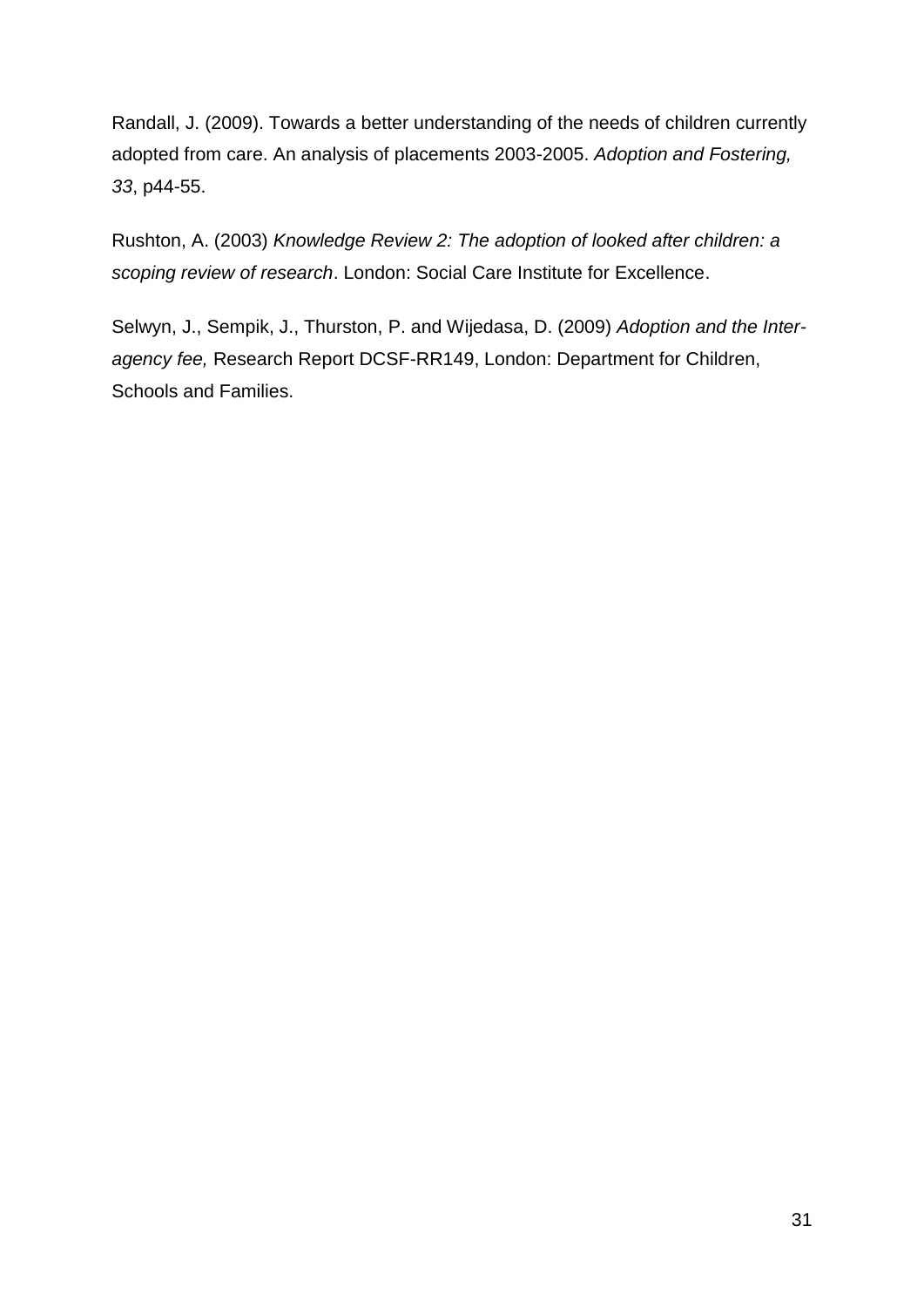# <span id="page-31-0"></span>Appendices

# <span id="page-31-1"></span>**Appendix 1: Online survey<sup>12</sup>**

The Centre for Child and Family Research (CCFR) at Loughborough University has been commissioned by the Department for Education to undertake a survey to explore the strengths and limitations of existing post adoption support and what action could be taken to improve provision to meet the needs of children and families. It provides an important opportunity to inform developments in adoption policy and practice.

The survey will collect data to:

- Determine how services are structured and what services are provided in house, what is provided by other agencies or subcontracted to other providers;
- Examine similarities and differences in local authority approaches to assessing adoption support needs;
- Identify causes of delay in providing services to meet identified needs;
- Explore what local authorities perceive to be the main barriers to the provision of post adoption support services;
- Improve understanding of what management information system data local authorities routinely collect and collate on requests for, and provision of, adoption support services.

This survey is designed for completion by adoption managers; however, you may wish to seek contributions from other colleagues to inform your response. You may feel that there are sections of the survey that you are unable to complete. If this is the case please leave these sections blank; we would value all the information you are in a position to supply.

Completion of this survey is voluntary but we would be really grateful for your input. We appreciate how busy you are and have sought to keep the survey as short and simple as possible. It should take approximately 45 minutes to one hour to complete (although this will vary depending upon the number of staff you consult with and what data are available).

We would be extremely grateful if you could submit the online survey no later than 27th July 2012. We apologise for the short timescale, this is because the findings are intended to contribute to the adoption reform agenda.

This online survey is confidential – only the research team at CCFR will see this completed survey and the information we use from it will be anonymised. You may withdraw your survey data from the study at any time up until publication of the findings by contacting Clare Lushey (see below for contact details).

All data will be stored in accordance with the Data Protection Act 1998.

If you have any queries please contact xxx

<sup>1</sup>  $12$  This appendix lists the full set of survey questions in Word format. The survey was distributed as an online research tool using Survey Monkey, 'Skip Logic' was used to adapt subsequent questions based on the responses to previous questions.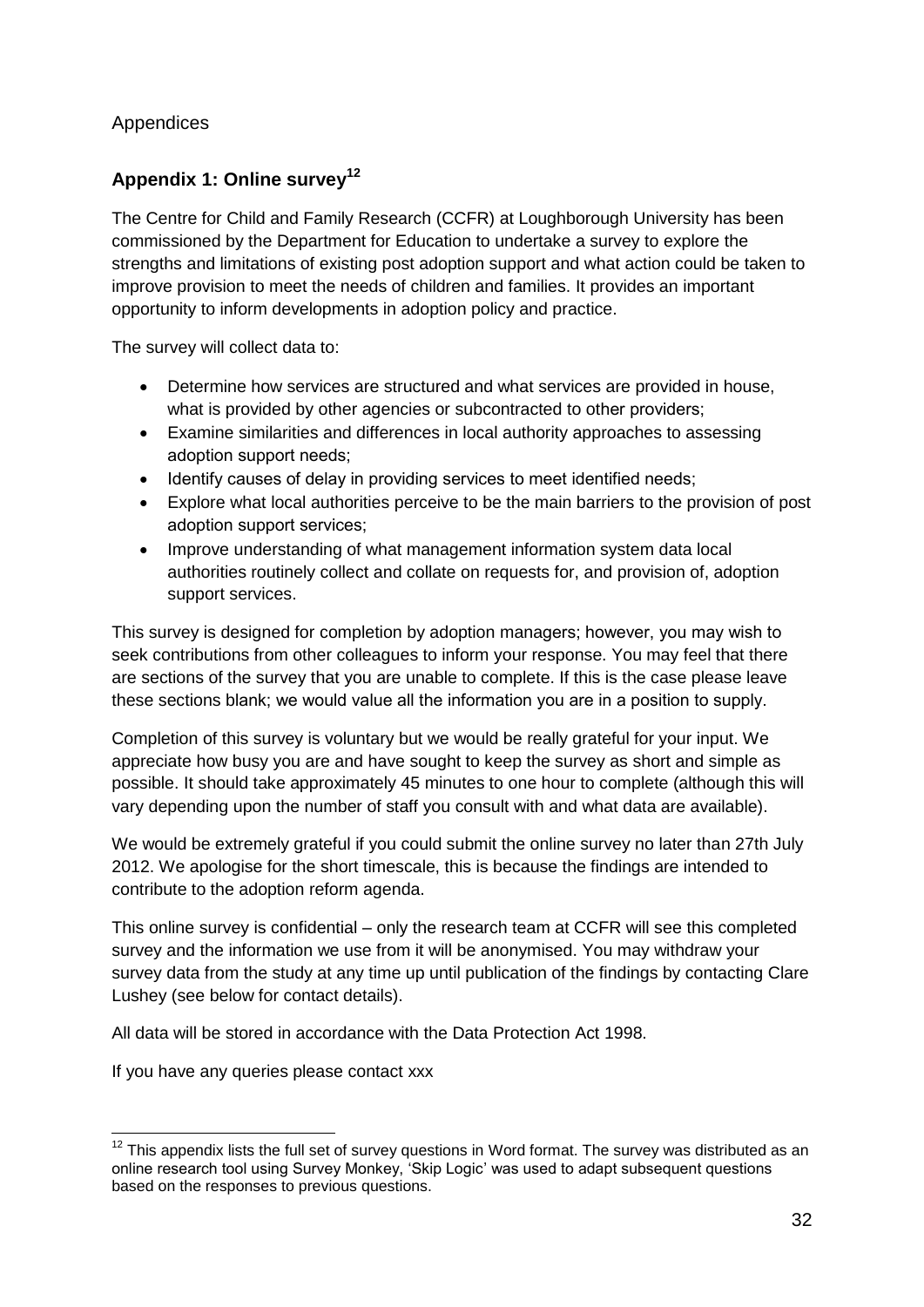Please record your job title:

- 2. How is the adoption service structured in your authority?
- 3. Which team has responsibility for post adoption support (for example, separate post adoption support team, adoption and special guardianship support)?
- 4. Please outline the number of staff responsible for supporting the delivery of post adoption support, along with their job titles, whether they are full or part time and respective roles and responsibilities (for example, two full time adoption social workers undertaking assessments of needs and developing support plans; one 0.5 administrator).
- 5. What role, if any, do voluntary adoption agencies and adoption support agencies provide to support the delivery of post adoption support?
- 6. Are there any particular strengths or limitations with partnership working arrangements?
- 7. Do you routinely collect the following data? Please tick all that apply:

|                                                                                                                          | Yes, on the local<br>authority<br>management<br>information system | Yes, on another<br>local<br>electronic recording<br>system | <b>No</b> |
|--------------------------------------------------------------------------------------------------------------------------|--------------------------------------------------------------------|------------------------------------------------------------|-----------|
| The number of adoptive families that<br>request an assessment of need for post<br>adoption support, post adoption order. |                                                                    |                                                            |           |
| The number of adoptive families that are<br>offered additional support, post adoption<br>order.                          |                                                                    |                                                            |           |
| The number of adoptive families that<br>subsequently receive post adoption<br>support.                                   |                                                                    |                                                            |           |
| The number of adoptive families receiving<br>each specific type of post adoption<br>support.                             |                                                                    |                                                            |           |
| The length of time adoptive families'<br>access post adoption support.                                                   |                                                                    |                                                            |           |
| The characteristics of the adoptive<br>children receiving post adoption                                                  |                                                                    |                                                            |           |
| support (for example, age, ethnicity,<br>sibling group and also needs such                                               |                                                                    |                                                            |           |
| as emotional or behavioural difficulties or<br>developmental delay).                                                     |                                                                    |                                                            |           |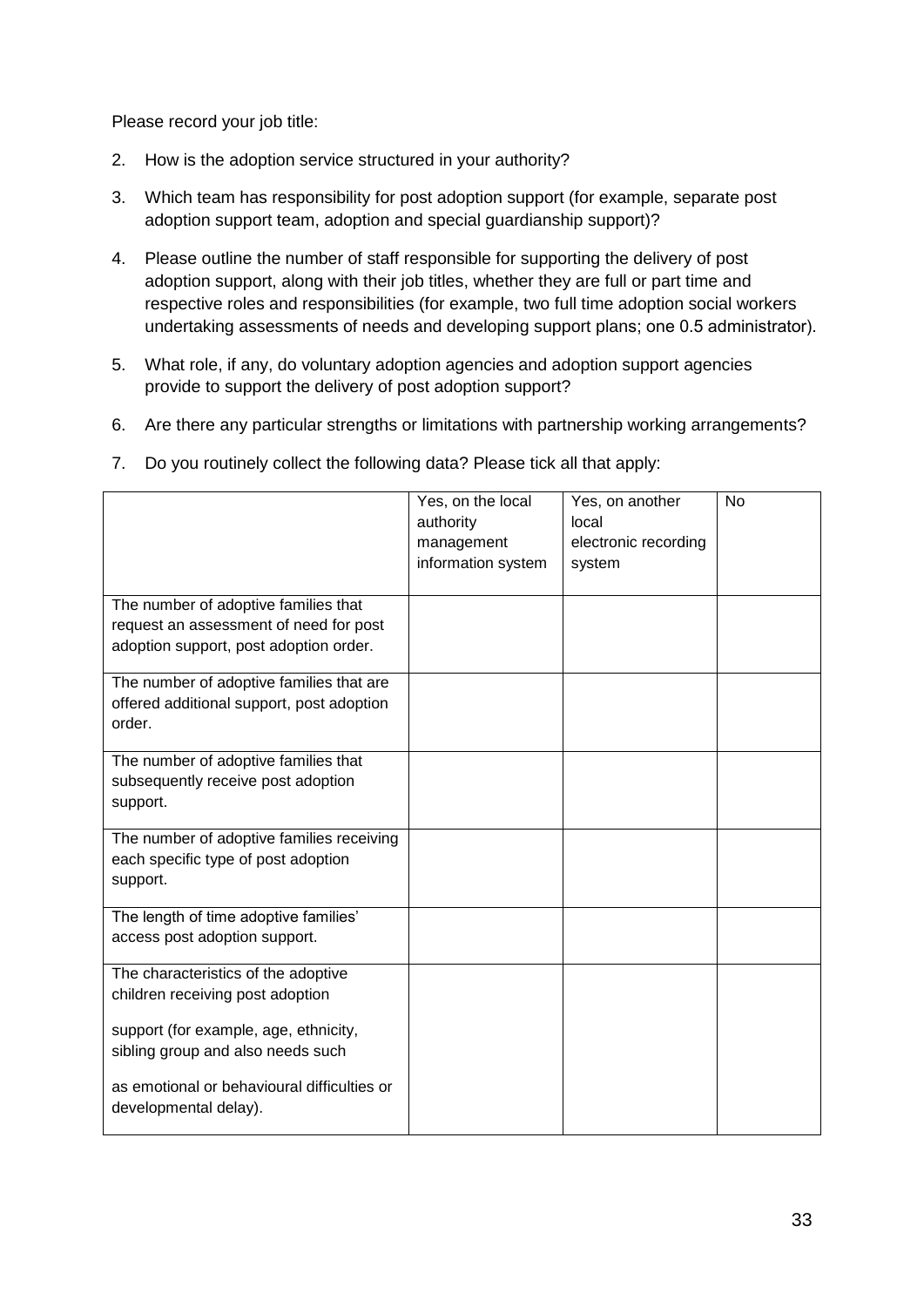- 8. For data that are collected on either local authority management information systems, or any other local electronic recording system, please provide local authority data for the last financial year where available (1st April 2011 – 31st March 2012) on the following:
	- The number of adoptive families in your area.
	- The number of adoptive families that *request* an assessment of need for post adoption support, post adoption order.
	- The number of adoptive families that are *offered* additional support, post adoption order.
	- The number of adoptive families that subsequently *receive* post adoption support.
	- The number of adoptive families receiving each specific type of post adoption support.
	- The length of time adoptive families' access post adoption support.
	- The characteristics of the adoptive children receiving post adoption support (for example, age, ethnicity, sibling group and also needs such as emotional or behavioural difficulties or developmental delay).
- 9. Please use the space below to provide further information about the availability and quality of data relating to the assessment, provision and uptake of post adoption support.
- 10. In your experience when do adoptive parents tend to request an assessment for post adoption support?

|                                                | Very often | Often | Occasionally | Rarely | Never |
|------------------------------------------------|------------|-------|--------------|--------|-------|
| When difficulties first<br>emerge              |            |       |              |        |       |
| In response to advice<br>from a partner agency |            |       |              |        |       |
| At crisis point                                |            |       |              |        |       |

- 11. On average, what is the timeframe between a request for assessment for post adoption support and its conclusion?
- 12. Do you consider this to be an appropriate timeframe?
	- Yes
	- $\bullet$  No
- 13. What are the main causes of delay in completing the assessment?
- 14. What time frame, for the completion of the assessment, would you consider to be appropriate?
- 15. Are there any factors that support or inhibit the completion of quality assessments for post adoption support services?
- 16. Who decides whether adopters should be offered post adoption support and is the decision determined by the type of service required (for example, signed off by a manger, consensus reached via panel)?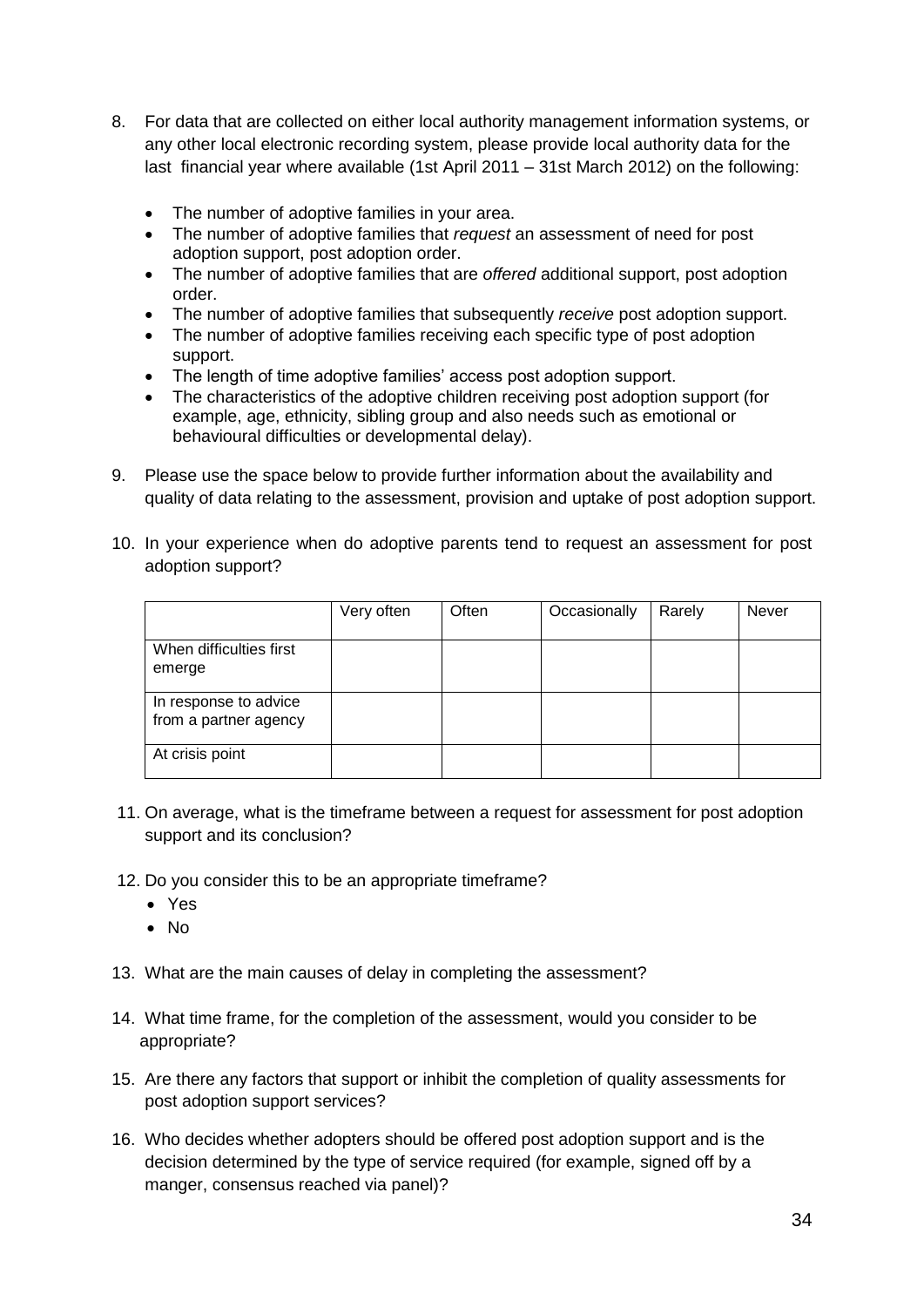- 17. What mechanisms are in place to review the post adoption support plan?
- 18. How are any differences in perspective concerning the support plan reconciled?
- 19. Which of the following post adoption support services are available in your local authority area. For those that are available, please outline who provides these services. Tick all that apply.

|                                                                                 | Voluntary<br>Adoption<br>Agency | Adoption<br>Support<br>Agency | Children's<br>Social<br>Care | Education | Health | Private<br>provider | Other |
|---------------------------------------------------------------------------------|---------------------------------|-------------------------------|------------------------------|-----------|--------|---------------------|-------|
| Educational                                                                     |                                 |                               |                              |           |        |                     |       |
| support services                                                                |                                 |                               |                              |           |        |                     |       |
| Pastoral support<br>within educational<br>setting Parenting<br>classes          |                                 |                               |                              |           |        |                     |       |
| Therapeutic<br>parenting training                                               |                                 |                               |                              |           |        |                     |       |
| Child and<br>Adolescent Mental<br><b>Health Services</b><br>(CAMHS)             |                                 |                               |                              |           |        |                     |       |
| Other<br>counselling/mental<br>health services                                  |                                 |                               |                              |           |        |                     |       |
| General advice<br>and information                                               |                                 |                               |                              |           |        |                     |       |
| Services to enable<br>discussion related<br>to adoption, e.g.<br>support groups |                                 |                               |                              |           |        |                     |       |
| Assistance and<br>support for contact<br>arrangements                           |                                 |                               |                              |           |        |                     |       |
| Short breaks (i.e.<br>respite care)                                             |                                 |                               |                              |           |        |                     |       |
| Services to assist<br>in case of<br>disruption                                  |                                 |                               |                              |           |        |                     |       |

Other (please specify)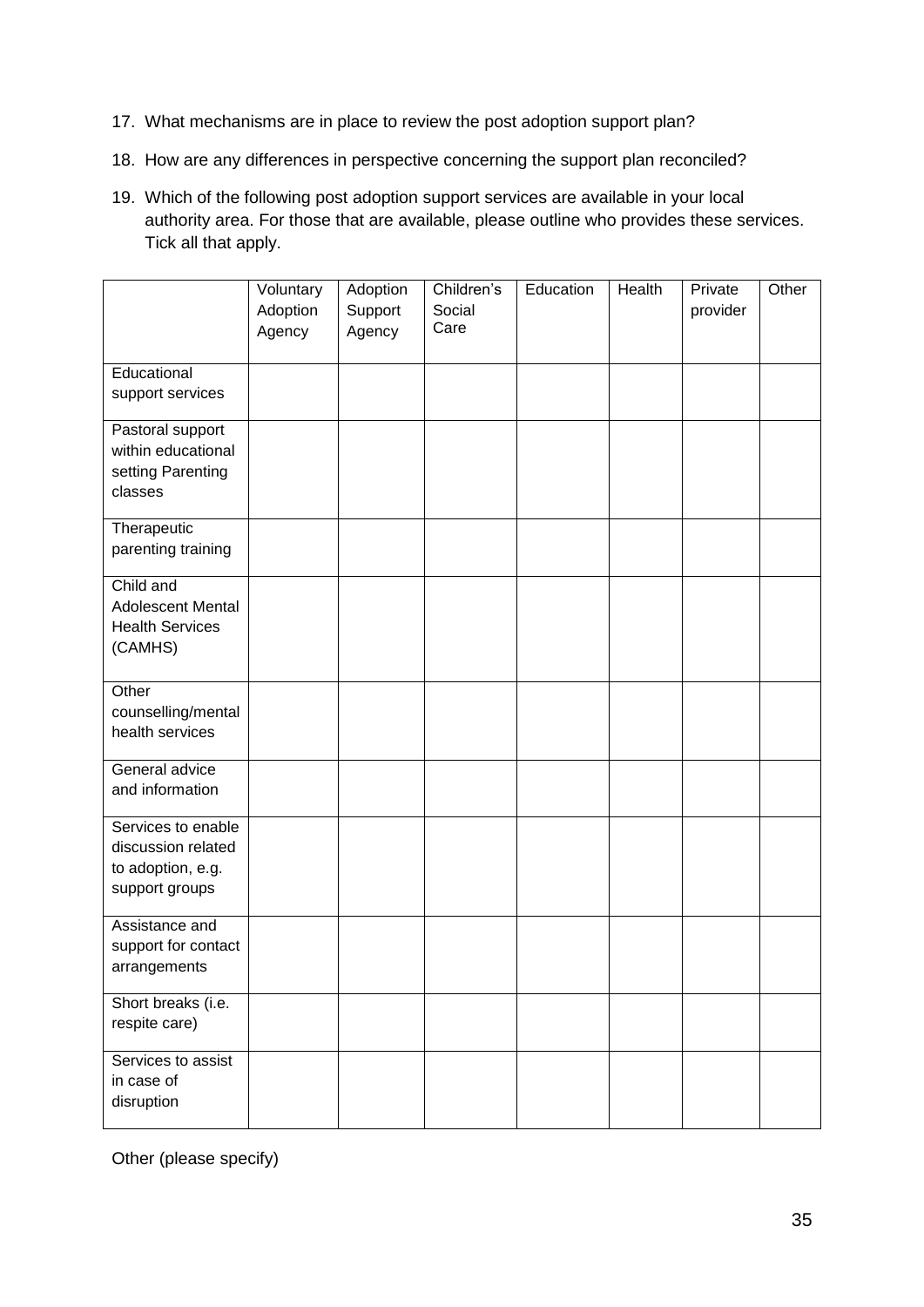20. Of the post adoption services that are available in your area, which three are most frequently requested? Tick three services.

Financial support Educational support services Pastoral support within educational setting Parenting classes Therapeutic parenting training Child and Adolescent Mental Health Services (CAMHS) Other counselling/mental health services General advice and information Services to enable discussion related to adoption, e.g. support groups Assistance and support for contact arrangements Short breaks (i.e. respite care) Services to assist in case of disruption Other (please specify)

- 21. What do you perceive to be the strengths of existing post adoption support services in your area?
- 22. How common is it for adoptive families to experience delays in receiving post adoption support services?
	- Very often
	- Often
	- Occasionally
	- Rarely
	- Never
- 23. What are the main causes (if applicable) of delay? (for example, waiting list to access a specific service).
- 24. What difficulties do you face in providing or securing quality adoption support services that meet the level of need in your area?
- 25. What changes would be necessary to overcome these difficulties?

It would be valuable for the research team to be able to determine how representative the survey sample is and to be able to cross reference the data provided with information from interviews that are being undertaken with a number of adoption managers. If you are happy to do so, please record in which local authority you work. Please note: no individuals or local authorities will be identified in the final report or the findings that are shared with the Department for Education.

26. Local authority

Thank you for taking the time to complete this survey.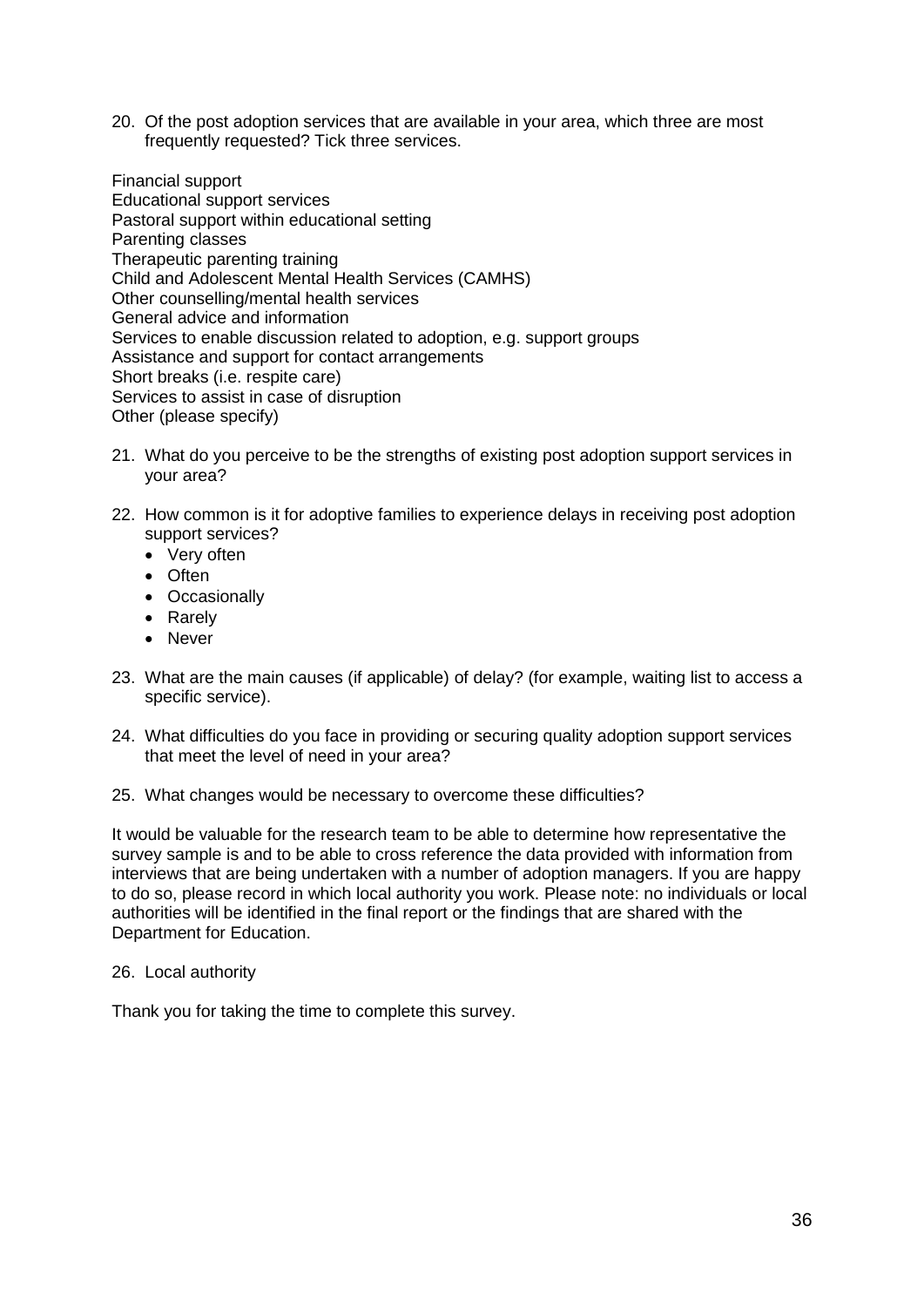# <span id="page-36-0"></span>**Appendix 2: Background information about the sample**

| Local authority type | <b>Frequency</b> |
|----------------------|------------------|
| London Borough       |                  |
| Metropolitan         |                  |
| Unitary              |                  |
| County               |                  |
| Not specified        |                  |
| otal                 | つつ               |

# <span id="page-36-1"></span>**Table A.1: Survey returns by local authority type**

# <span id="page-36-2"></span>**Table A.2: Survey returns by geographical location**

| <b>Geographical location</b> | <b>Frequency</b> |
|------------------------------|------------------|
| <b>North East</b>            |                  |
| <b>North West</b>            |                  |
| <b>West Midlands</b>         |                  |
| <b>East Midlands</b>         |                  |
| Yorkshire and Humberside     |                  |
| East of England              | 3                |
| Inner London                 | 2                |
| Outer London                 | 2                |
| <b>South East</b>            | 3                |
| South West                   | 3                |
| Not specified                |                  |
| Total                        | 22               |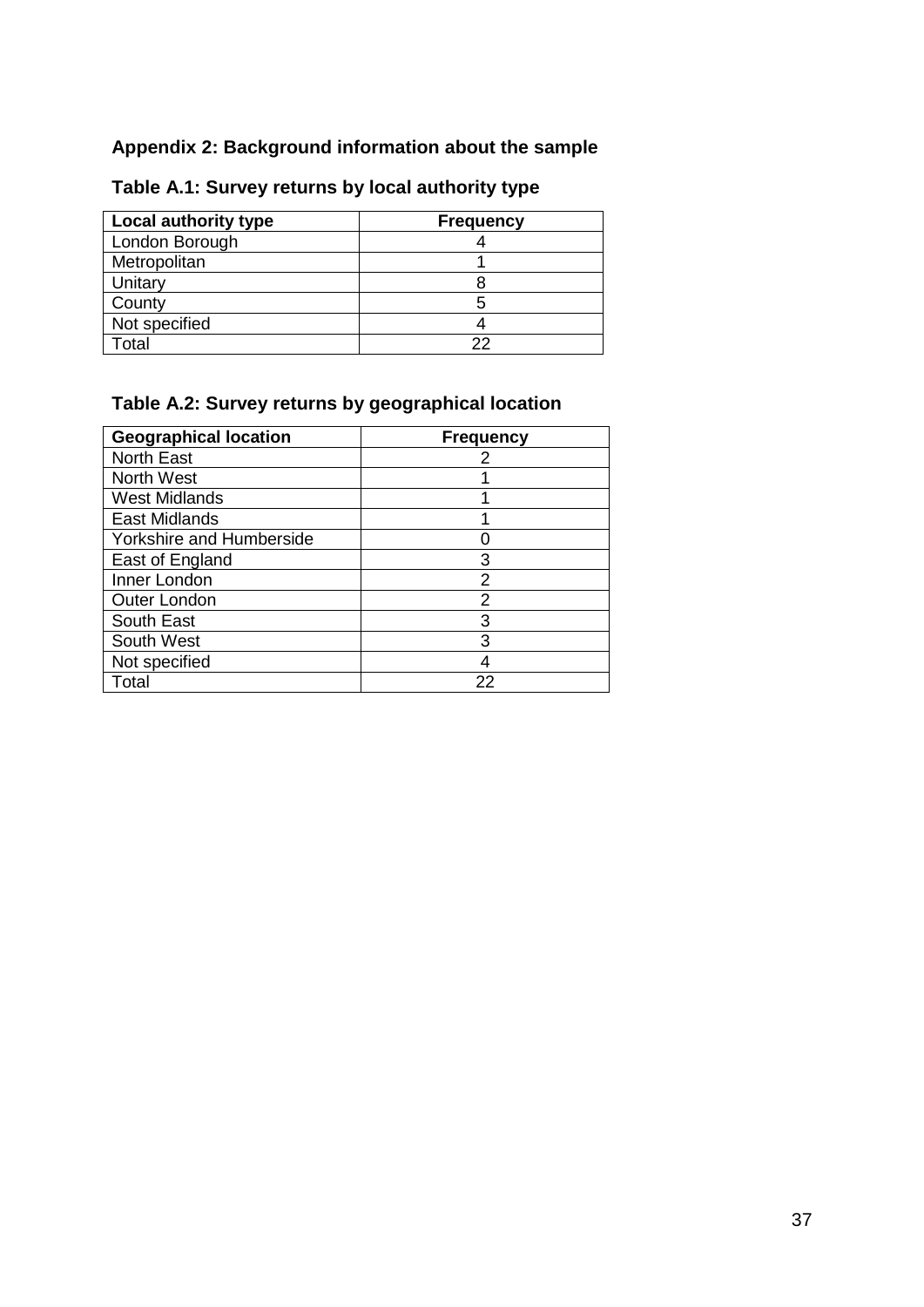## <span id="page-37-0"></span>**Table A.3: Survey returns by Adoption Scorecard indicators (A3 and A4) (n=18)**

This table shows how the survey respondents (for those that recorded the name of their authority) performed against Adoption Scorecard indicators A3 and A4; percentage of children who wait less than 21 months between entering care and moving in with their adoptive family, and percentage of adoptions from care.

| Indicator $A32$                   | Indicator A4 <sup>3</sup>       |                                   |                                |  |  |  |
|-----------------------------------|---------------------------------|-----------------------------------|--------------------------------|--|--|--|
|                                   | High <sup>4</sup> % of children | Middle <sup>5</sup> % of children | Low <sup>6</sup> % of children |  |  |  |
|                                   | adopted                         | adopted                           | adopted                        |  |  |  |
| High <sup>4</sup> % of children   |                                 |                                   | 2                              |  |  |  |
| waiting less than 21              |                                 |                                   |                                |  |  |  |
| months                            |                                 |                                   |                                |  |  |  |
| Middle <sup>5</sup> % of children |                                 | 2                                 | 2                              |  |  |  |
| waiting less than 21              |                                 |                                   |                                |  |  |  |
| months                            |                                 |                                   |                                |  |  |  |
| Low <sup>6</sup> % of children    | $\Omega$                        | 2                                 |                                |  |  |  |
| waiting less than 21              |                                 |                                   |                                |  |  |  |
| months                            |                                 |                                   |                                |  |  |  |

 $1$ Only18 of the 22 survey respondents recorded the local authority name.

<sup>2</sup> Percentage of children who wait less than 21 months between entering care and moving in with their adoptive family.

Adoptions from care (% leaving care who are adopted).

Adoptions from care (70 feavility care with div duoptour).<br>
<sup>4</sup> Where high is classified as being within the top 25% of authorities.

 $5$  Where middle is classified as being within the middle 50% of authorities.

 $6$  Where low is classified as being within the bottom 25% of authorities.

#### <span id="page-37-1"></span>**Table A.4: Interview participants by local authority type**

| Local authority type | <b>Frequency</b> |
|----------------------|------------------|
| London Borough       |                  |
| Metropolitan         |                  |
| Unitary              |                  |
| County               |                  |
| Not specified        |                  |
| otal                 |                  |

#### <span id="page-37-2"></span>**Table A.5: Interview participants by geographical location**

| <b>Geographical location</b> | <b>Frequency</b> |
|------------------------------|------------------|
| <b>North East</b>            |                  |
| <b>North West</b>            |                  |
| <b>West Midlands</b>         |                  |
| <b>East Midlands</b>         |                  |
| Yorkshire and Humberside     |                  |
| East of England              | 2                |
| Inner London                 |                  |
| <b>Outer London</b>          |                  |
| South East                   |                  |
| South West                   | 2                |
| Not specified                |                  |
| Total                        | 9                |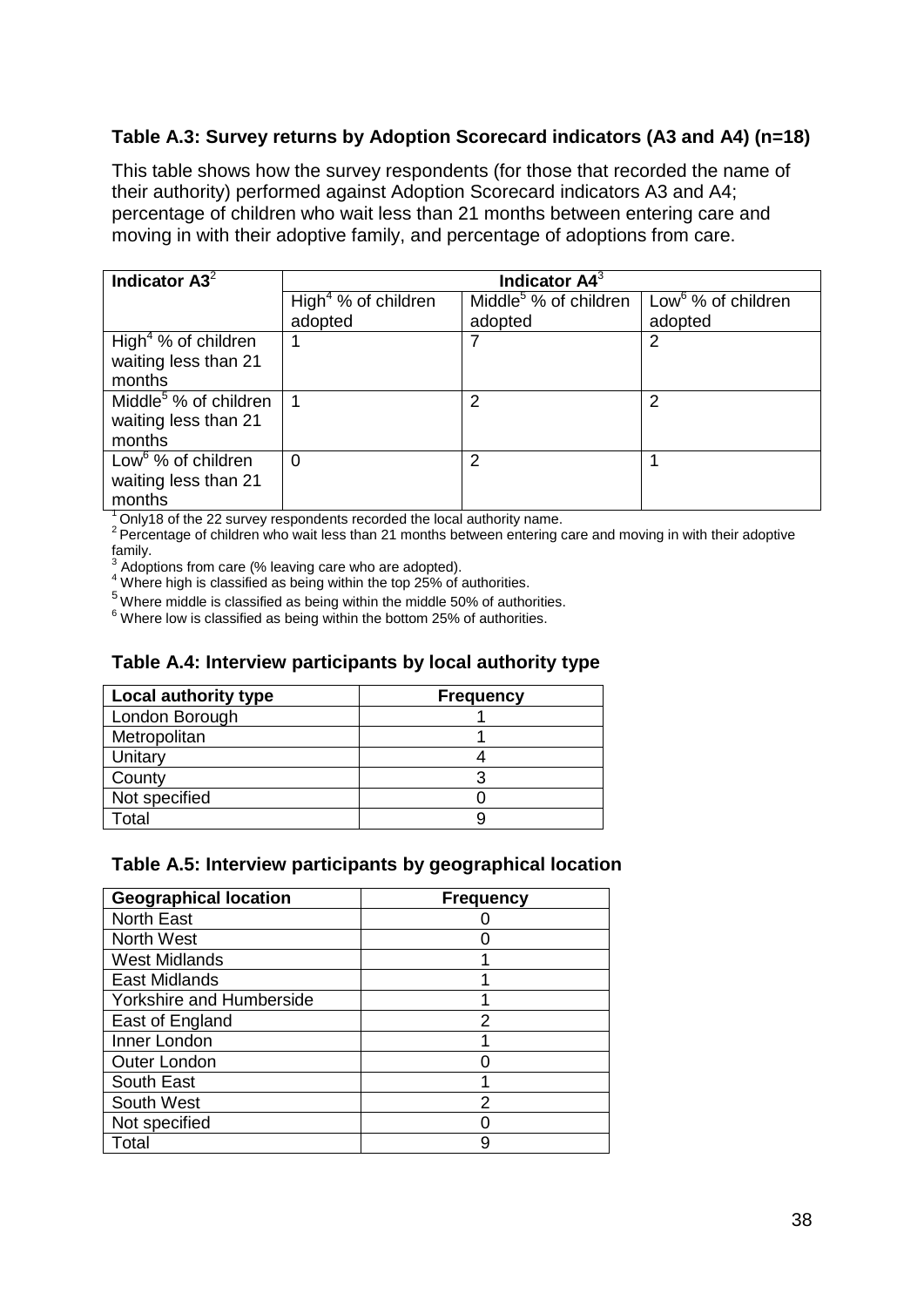<span id="page-38-0"></span>**Table A.6: Size and structure of teams delivering post adoption – staff types combined in line with Selwyn et al (2009)**

| Practitioner                               | Reported number of FTE workers by team type |                |                              |                |  |  |
|--------------------------------------------|---------------------------------------------|----------------|------------------------------|----------------|--|--|
|                                            | <b>Adoption Team</b>                        |                | <b>Adoption Support team</b> |                |  |  |
|                                            | Range                                       | Average (mean) | Range                        | Average (mean) |  |  |
| Managers and<br>adoption social<br>workers | $0.3 - 6.5$ FTE                             | 3.9 FTE        | $0.3 - 11.5$ FTE             | 3.8 FTE        |  |  |
| Other practitioners                        | $0.75 - 2.5$ FTE                            | 1.5 FTE        | $0.75 - 2$ FTE               | 1.7 FTE        |  |  |
| Administrators                             | $1 - 2.4$ FTE                               | 1.5 FTE        | $0.5 - 1.5$ FTE              | 1 FTE          |  |  |
| Total team members<br>per authority        | $3.5 - 8.5$ FTE                             | 6 FTE          | $2 - 11.5$ FTE               | 5.7 FTE        |  |  |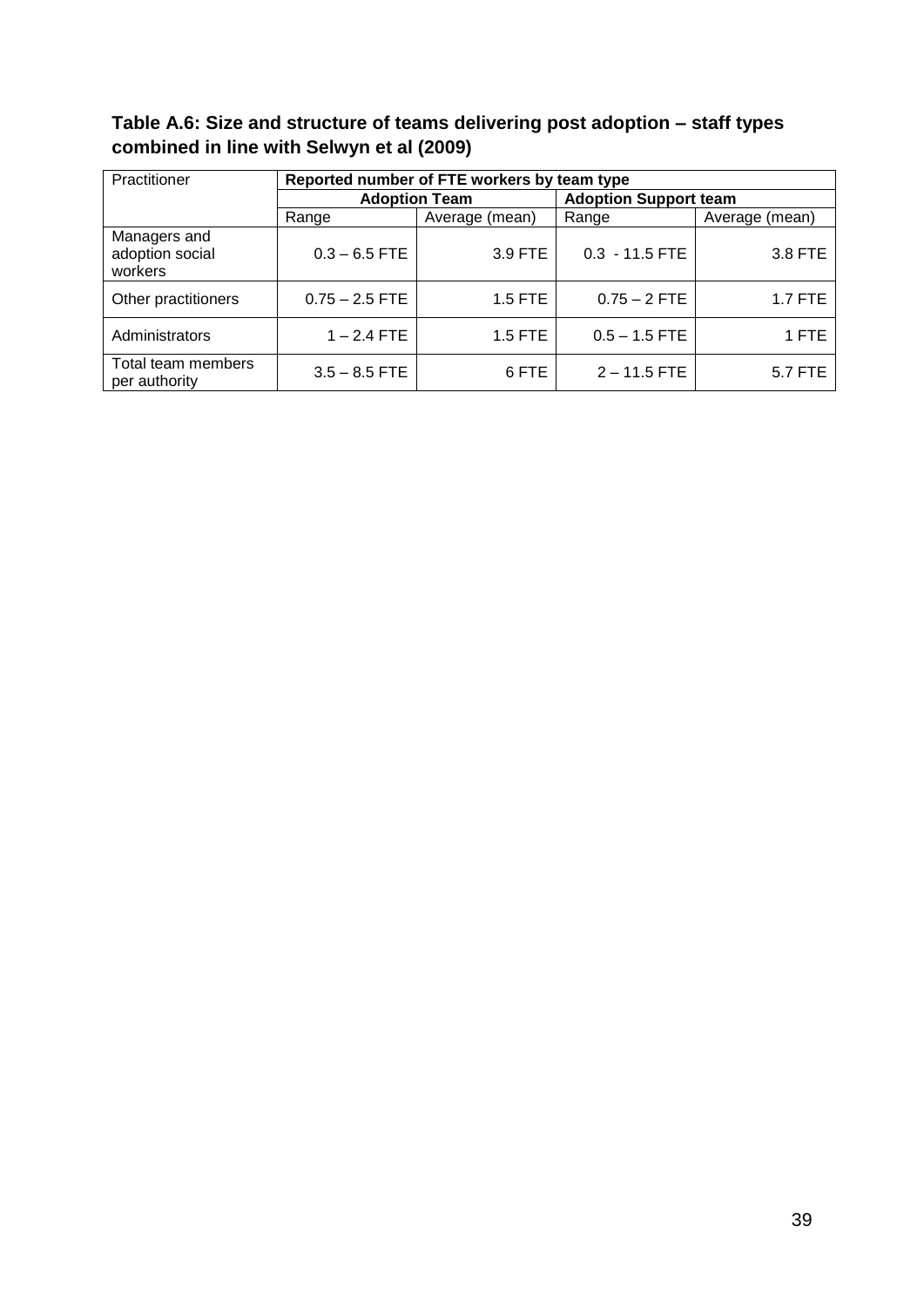# <span id="page-39-0"></span>**Appendix 3: Interview guide**

*Comments and notes in brackets are guidance notes or examples for the interviewer.* 

**Purpose:** to explore strengths and limitations of existing adoption support and what actions could be taken to improve provision to meet the needs of children and their families.

# **Background**

How is the adoption service structured in your local authority? (size of adoption and adoption support teams, responsibilities and *internal* working relationships between teams).

What links do you have with VAAs, education, health, and/or other partner agencies to help provide post-adoption support?

Are there any particular strengths or limitation with these arrangements? (Discuss)

# **Recruitment of adoptive carers and publicising adoption support**

How do you go about recruiting prospective adoptive carers in your area?

In the past 2 years have you targeted specific groups in your recruitment strategies (and if so, which and why)? (For example, targeted efforts to increase the supply of prospective adoptive carers for children who are harder to place (older children, sibling groups, BME children)).

How effective have these recent recruitment strategies been in increasing the supply of prospective carers to meet the needs of looked after children awaiting adoption in your area? (Explore success or challenges in securing sufficient carers for 'hard to place' children).

Do recruitment campaigns and/or information packs for prospective adoptive carers include information on the adoption support services available in the area?

Do you have any regional or sub-regional recruitment protocols?

**Availability of services and their effectiveness** (e.g. financial support, educational support services, pastoral support, parenting classes, therapeutic parenting training, CAMHS, counselling, support groups, short breaks (respite)).

What services are available in your area?

Have there been any changes in the availability of services and/or changes in thresholds for service provision over the last 12 months? (Please specify).

Have any of the services available been formally evaluated and if so, what did the evaluation(s) reveal?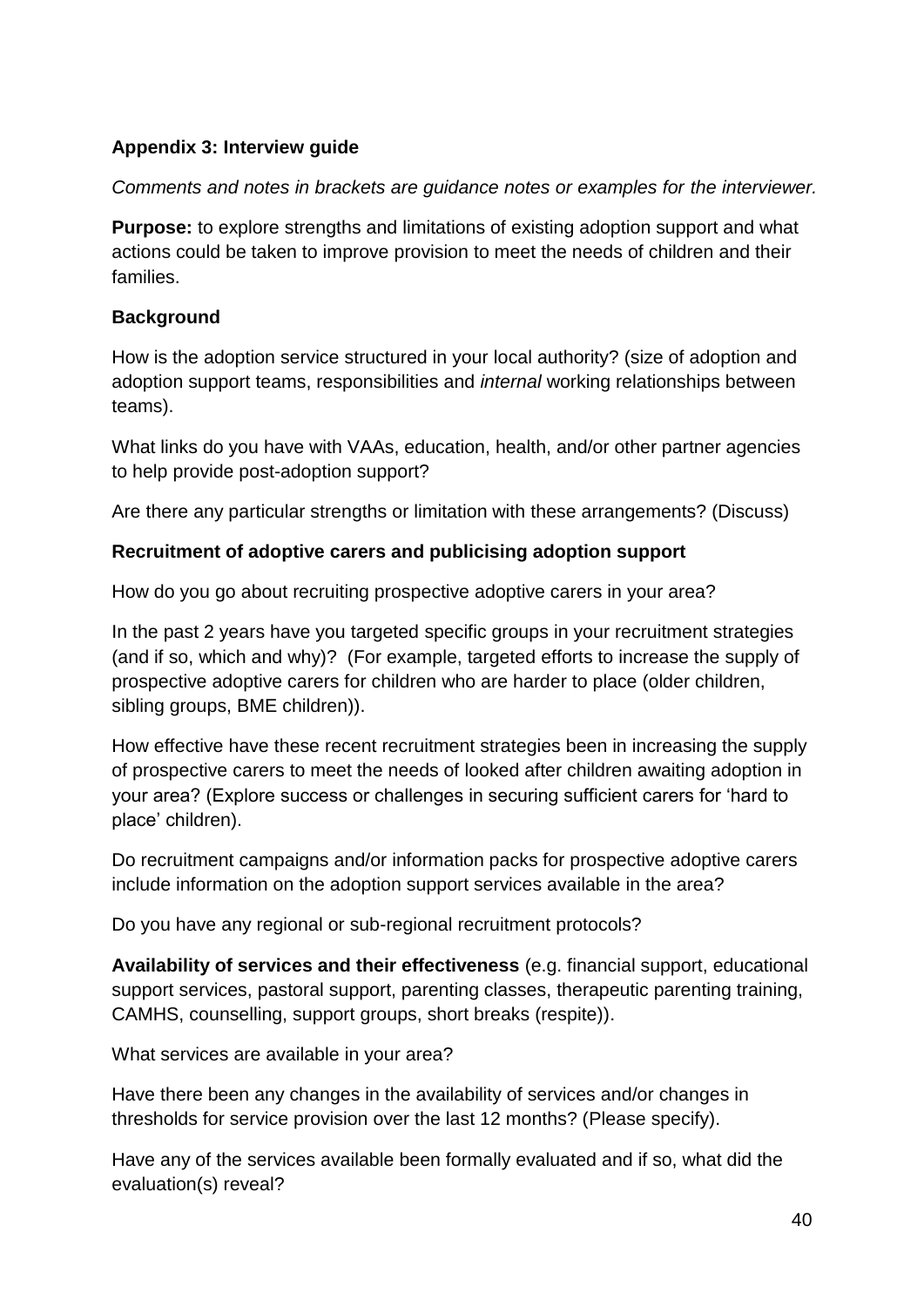Based on your experience how effective do you perceive services to be?

Which seem to you to be the most and least effective in meeting the needs of adopted children and their families?

Have you identified any specific gaps in service provision? What implications does this have (both on decisions to adopt and post- Adoption Order)?

# **Assessments of need and adoption support plans**

*Pre-placement and post placement but pre-Order*

What services are most commonly requested by adopters (pre- placement)?

What needs are most commonly identified during the assessment process and to what extent do the local authority (in partnership with other agencies) feel able to provide services to meet these?

How long are services provided for and what mechanisms are in place to review arrangements and monitor progress?

How are differences in perspective concerning Adoption Support Plans reconciled?

How common is it for prospective adoptive carers to request additional support postplacement and how often are support plans amended or put in place at this stage in the process?

# *Post adoption order*

Approx. how many assessments of need are undertaken post Adoption Order each year?

Have you identified any patterns or trends concerning *when* and *why* families seek post adoption support? (e.g. emotional and behavioural difficulties emerging in adolescence; at 'crisis point' when placements are at risk of breakdown).

Do families tend to request services from children's social care services when the need first arises and/or because other avenues of support have been exhausted? (e.g. difficulty securing CAMHS provision; reduction in informal support provided by extended family).

What services do families most commonly request?

What proportion of cases result in the provision of post adoption support services?